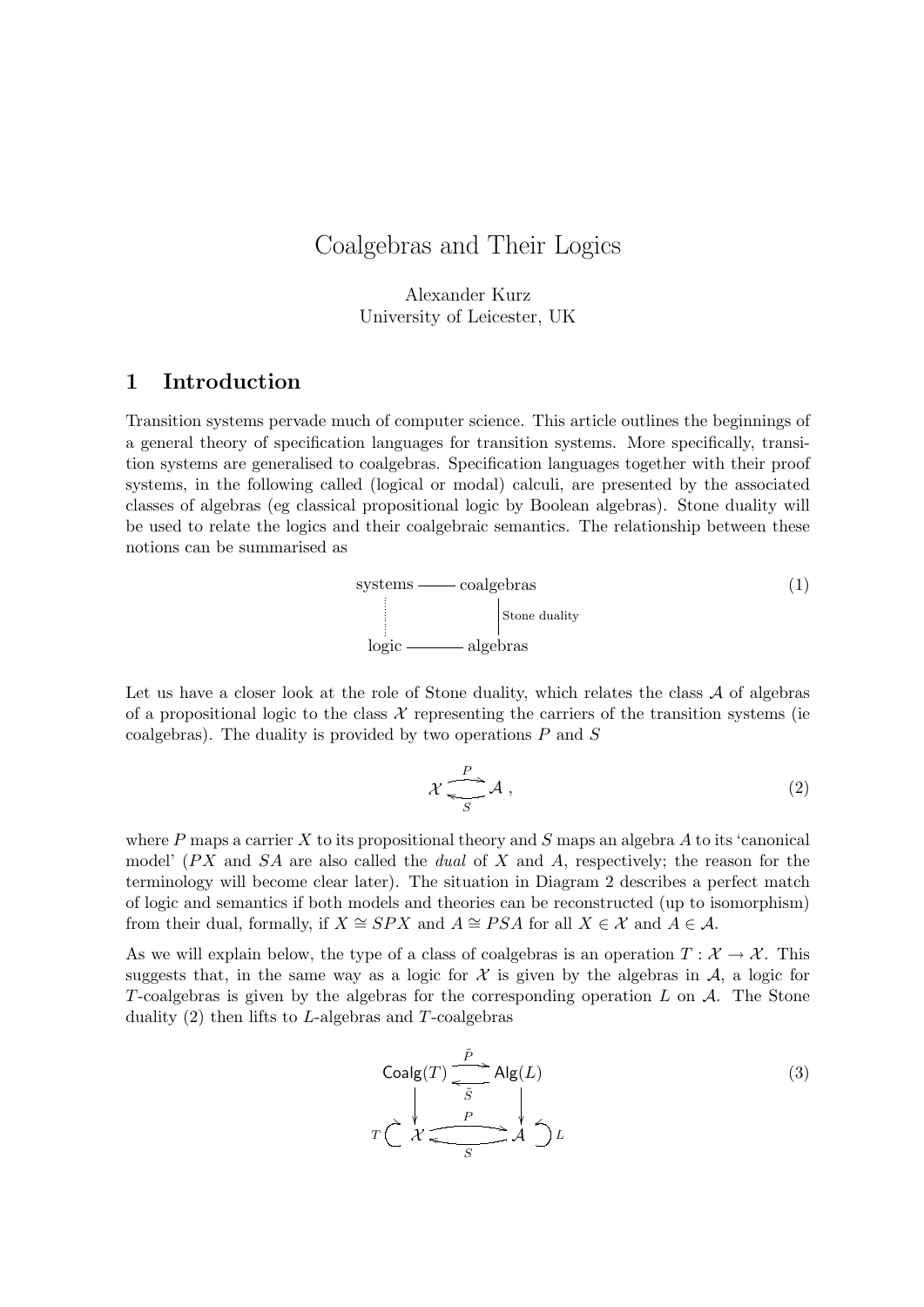|    | TX                                               | $X \stackrel{\xi}{\longrightarrow} TX$          |
|----|--------------------------------------------------|-------------------------------------------------|
|    | $C \times X$                                     | streams over $C$                                |
| 2. | $C \times X + 1$                                 | finite or infinite lists over $C$               |
| 3. | $\perp 2 \times X^C$                             | deterministic automaton with input alphabet $C$ |
| 4. | $\mathcal{P}(C \times X) \cong (\mathcal{P}X)^C$ | C-labelled transition system                    |
| 5. | $(1 + \mathcal{D}X)^C$                           | probabilistic transition systems                |
| 6. | $2^{2^X}$                                        | predicate transformer                           |

Table 1: Examples of Coalgebras

The logical interpretation of the upper duality is that the logic corresponding to  $\text{Alg}(L)$  is (strongly) complete and characterises bisimilarity wrt the transition system  $Coalg(T)$ . This will be explained in Section 3. Section 2 discusses one example of the dualities in Diagram 2 in detail and briefly sketches the more general picture. The remainder of the introduction is devoted to a more detailed exposition of the ideas above. Section 4 summarises what can be gained from this approach and outlines some research directions. Definitions of the few notions from category theory we need are collected in an appendix.

#### 1.1 Systems as Coalgebras

In its simplest form, a transition system consists of a set X and a relation  $R \subseteq X \times X$ . Denoting by  $\mathcal P$  the operation mapping a set to its powerset, a transition system can equivalently be described by a map

$$
X \xrightarrow{\xi} \mathcal{P}X
$$

where  $\xi(x) = \{y|xRy\}$  is the set of successors of x. The structure  $(X,\xi)$  is a P-coalgebra.

This description of transition systems is very flexible. Table 1 gives some examples of Tcoalgebras  $(X, \xi)$  for suitable mappings T : Set  $\rightarrow$  Set. The set C appearing in some functors is a constant parameter denoting an input or output alphabet. The models we have in mind are often systems with a distinguished initial state (which we also call pointed coalgebras or processes). (1) A coalgebra  $X \to C \times X$  with specified initial state  $x_0$  is a process outputting the infinite stream  $(head(x_0), head(tail(x_0)), ...)$  of elements of C, where head :  $X \rightarrow C$ and tail :  $X \to X$  refer to the two components of  $X \to C \times X$ . (2) Here 1 denotes a one-element set, which allows a process to stop; hence, in addition to streams, one now also allows behaviours given by finite lists. (3) The 2 in  $2 \times X^C$  denotes a two-element set and the  $X \to 2$  part of the coalgebra expresses whether a state is accepting or not;  $X^C$  denotes the set of functions from C to X and  $X \to X^C$  calculates the successor state from a current state and an input from C. (4) Comparing with (1) and (3),  $\mathcal{P}(C \times X)$  suggests to think of the labels in C as outputs and  $(\mathcal{P}X)^C$  of the labels as inputs, but both are isomorphic. (5) The distribution functor  $\mathcal{D}X$  maps X to the set of discrete probability distributions. (6) Coalgebras  $X \to 2^{2^X}$  are (in bijective correspondence to) predicate transformers  $2^X \to 2^X$ .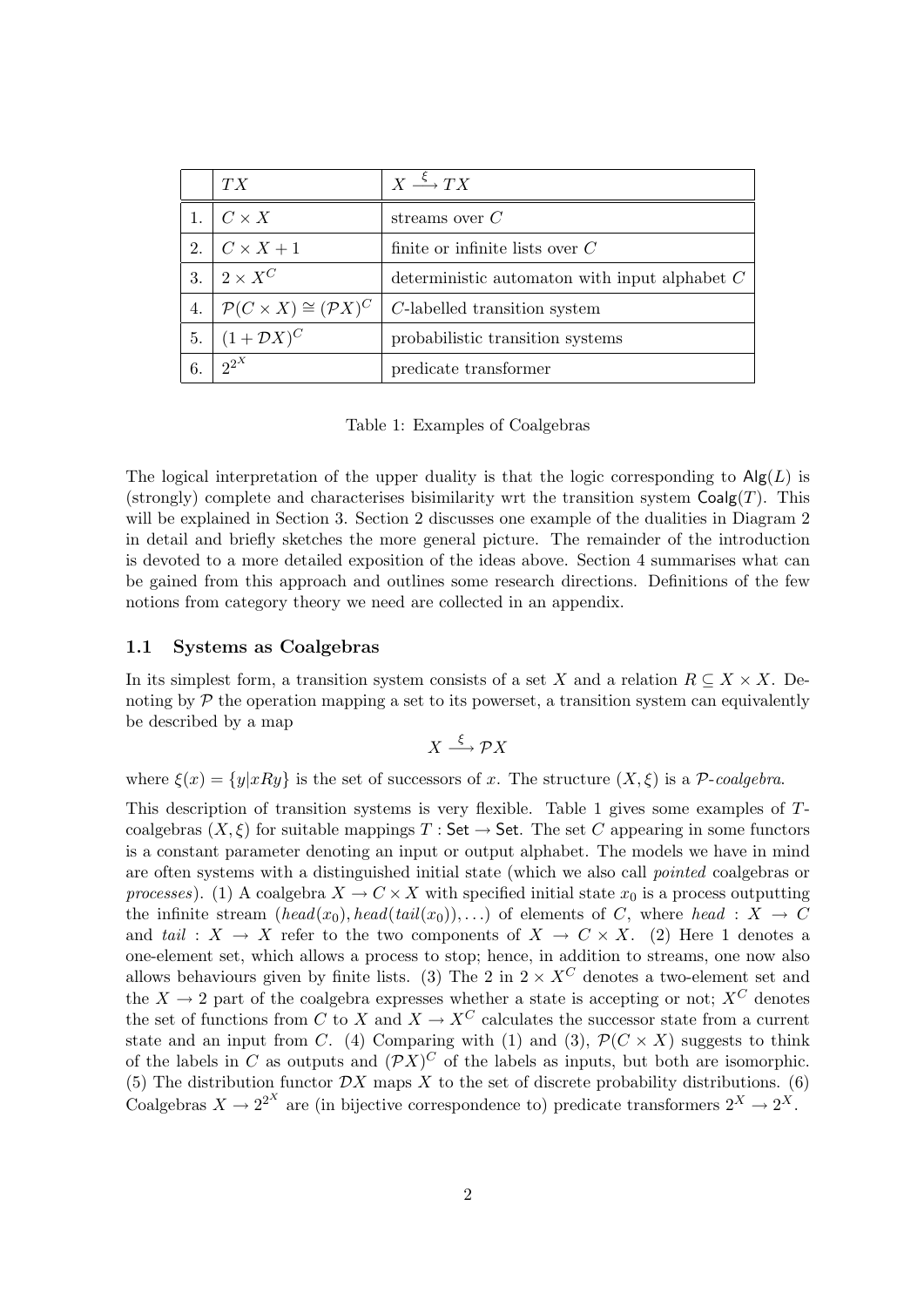Bisimilarity The crucial observation that makes the coalgebraic point of view useful is that all of these type constructors  $T$  are functors and that, therefore,  $T$ -coalgebras come equipped with a canonical notion of behavioural equivalence or bisimilarity.

Let us explain this important point in more detail. To say that an operation  $T : Set \rightarrow Set$ is a functor means that T is not only defined on sets but also on functions, mapping  $f$ :  $X \to Y$  to  $Tf : TX \to TY$ . Moreover, T is required to preserve identities  $id_X : X \to X$ , and composition,  $T(f \circ q) = Tf \circ Tg$ . This allows us to define a morphism of coalgebras  $(X, \xi) \to (Y, \nu)$  as a map  $f : X \to Y$  such that  $Tf \circ \xi = \nu \circ f$ :



Coalgebraic bisimilarity, or behavioural equivalence, denoted  $\simeq$ , is now the smallest equivalence relation that is invariant under all morphisms: Define  $\simeq$  to be the smallest equivalence relation containing all pairs  $x \simeq f(x)$  where f ranges over coalgebra morphisms and x over the domain of  $f<sup>1</sup>$ 

Coming back to our introductory example,  $\mathcal P$  is a functor if we let  $\mathcal P f : \mathcal P X \to \mathcal P Y$  map a subset of  $X$  to its direct image under  $f$ . It is now an instructive exercise to show that coalgebraic bisimilarity agrees with the standard notion of bisimilarity for (unlabelled) transition systems. For this, one shows that a map is a coalgebra morphism iff its graph is a bisimulation between the two transition systems.

In examples of Table 1 we have the following. (1,2) Two processes are bisimilar iff their outputs are the same. (3) Two states are bisimilar iff they accept the same language. (4) Here coalgebraic bisimilarity is the one known from modal logic or process algebra and similarly for  $(5)$  and  $(6)$ .

Final Coalgebras It is often possible to characterise bisimilarity by a single coalgebra, the so-called final coalgebra. Formally, a coalgebra is final if from any other coalgebra there is a unique morphism into the final coalgebras. It follows that two states in two coalgebras are bisimilar iff they are identified by the unique morphisms into the final coalgebra. In other words, the final coalgebra, if it exists, provides a canonical representative for each class of bisimilar states.

In many cases, apart from characterising bisimilarity, final coalgebras are interesting objects in their own right. Recognising these structures as final coalgebras allows to reason about them, sometimes to great advantage, using coinduction instead of induction. We will not pursue this issue any further here but only mention some examples. In Table 1 the final coalgebra is in (1) the coalgebra of streams over  $C$ , in (2) the coalgebra of finite and infinite lists over  $C$ , in (3) the coalgebra of all languages (with successors given by language derivative). In our leading example of P-coalgebras the final coalgebra is the universe of non-well founded sets.

<sup>&</sup>lt;sup>1</sup>This definition is equivalent to the following one. Two states  $x, y$  in two coalgebras are bisimilar iff there are two coalgebra morphisms  $f, g$  such that  $f(x) = g(y)$ .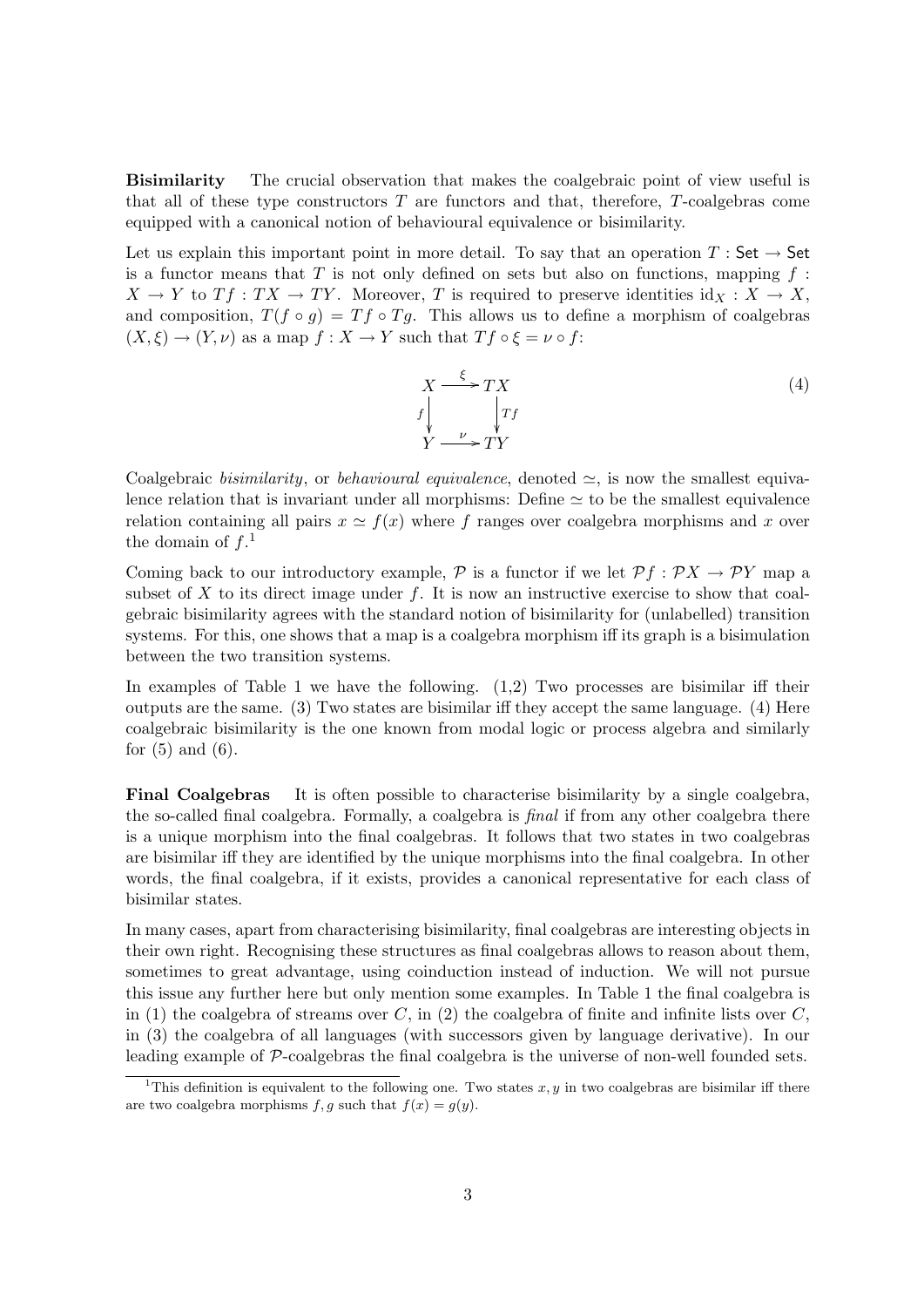#### 1.2 Modal Logic

Let us now turn to logics for coalgebras. One would want such logics to respect bisimilarity, that is, formulae should not distinguish bisimilar states. We call such logics modal because it can be argued that invariance under bisimilarity is the main feature of modal logic. For example, a theorem of van Benthem states that modal logic is precisely the fragment of first order logic that is invariant under bisimilarity. Moreover, either by strengthening the logic allowing for infinite conjunctions or be restricting the semantics to finitely branching transition systems, modal logic characterises bisimilarity in the sense that for each two non-bisimilar states there is a formula distinguishing them.

Let us first look at the usual modal logic for unlabelled transition systems, ie,  $\mathcal{P}$ -coalgebras. It consists of classical propositional logic extended by one unary operator  $\Box$ . The interpretation of  $\Box$  is that of a restricted universal quantifier, more precisely,  $\Box\varphi$  holds in state x iff  $\varphi$  holds in all successors of  $x$ . We write this as

$$
[\Box \varphi]_{(X,R)} = \{x \mid xRy \implies y \in [\varphi]_{(X,R)}\} \tag{5}
$$

Having seen a logic for  $P$ -coalgebras, can we generalise this to arbitrary functors  $T$ ?

Note first that, semantically, a modal operator transforms predicates into predicates. So we could say that a modal operator is a suitable operation

$$
2^X \to 2^X
$$

where  $2^X$  denotes again the set of functions  $X \to 2$ , or equivalently, the set of subsets of X. But we also want to capture that  $\Box$  says something about the immediate successors of a state, that is, about a single transition step. We therefore identify (one-step) modalities  $\Box$ for T with so-called *predicate liftings*<sup>2</sup>

$$
\Box_X : 2^X \to 2^{TX} \tag{6}
$$

which give the semantics of a modal operator  $\Box$  wrt a coalgebra  $(X, \xi)$  via

$$
2^X \xleftarrow{\xi^{-1}} 2^{TX} \xleftarrow{\Box_X} 2^X \tag{7}
$$

that is, dropping the subscripts,

$$
[\![\Box \varphi]\!] = \xi^{-1} \circ \Box [\![\varphi]\!]. \tag{8}
$$

To recover (5) as a special case of (8), one defines the corresponding predicate lifting as  $\Box Y = \{ Z \subseteq X \mid Z \subseteq Y \}$  for  $Y \in 2^X$ .

How do we guarantee that modal logics for coalgebras given by predicate liftings are invariant under bisimilarity? Simply by requiring that predicate liftings  $\Box_X : 2^X \to 2^{TX}$  are natural transformations. Spelling out the definition of a natural transformation this means that in the following diagram the right-hand square commutes (for all  $f: X \to Y$ )

$$
2^{X} \leftarrow \frac{\xi^{-1}}{2^{TX}} \quad 2^{TX} \leftarrow \frac{\square_X}{2^{XY}} \quad 2^{X}
$$
\n
$$
\int_{2^{Y}}^{1} f^{-1} \qquad \int_{2^{TY}}^{1} (Tf)^{-1} \qquad \int_{Y}^{1} f^{-1}
$$
\n
$$
(9)
$$

<sup>&</sup>lt;sup>2</sup>'Predicate lifting' because  $\Box$  lifts a predicate on X to a predicate on TX.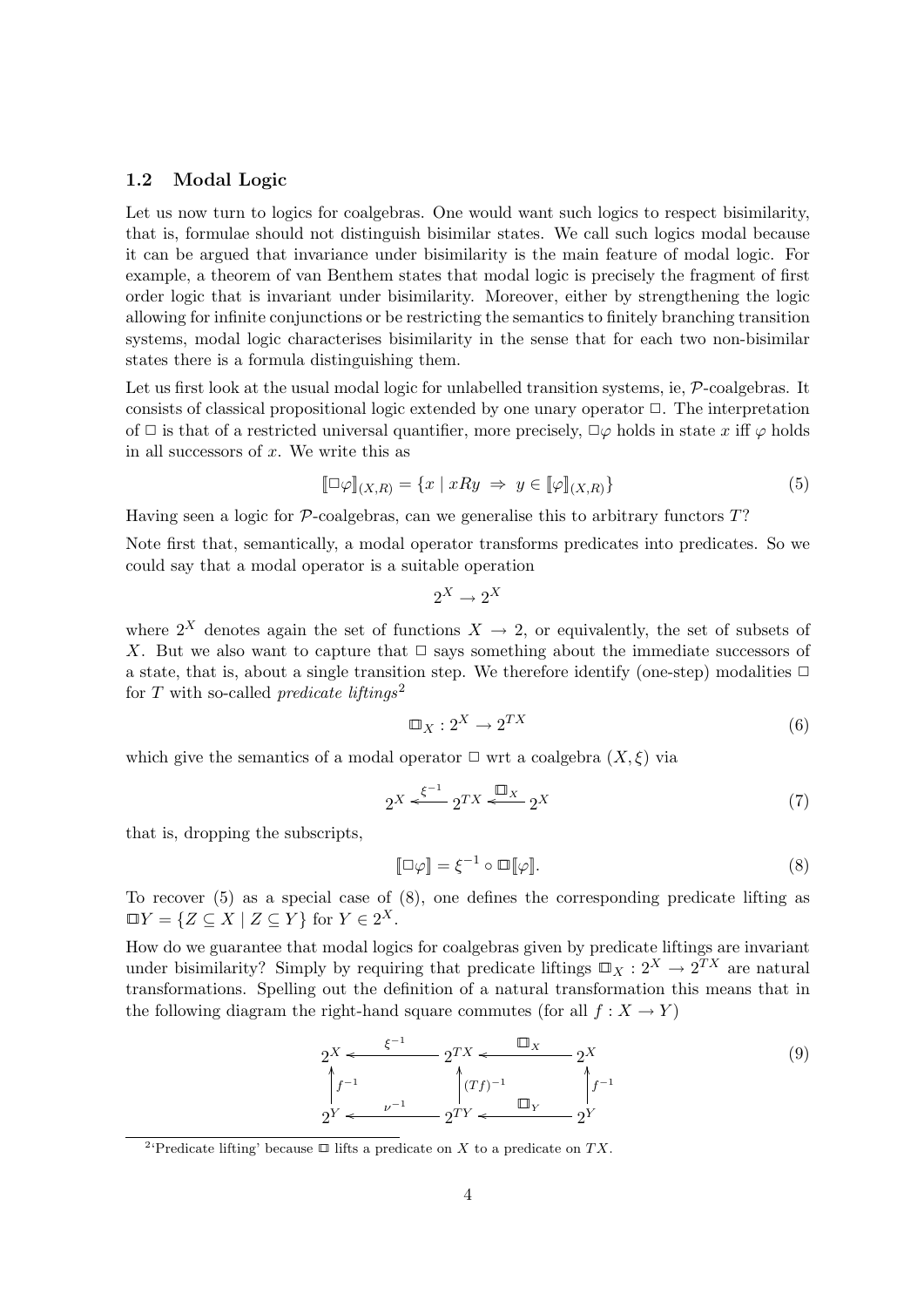If, moreover,  $f: (X, \xi) \to (Y, \nu)$  is a coalgebra morphism, then also the left-hand square commutes and, therefore, the outer rectangle as well. The proof of invariance of the logic under bisimilarity  $(p, 3)$  is now a routine induction on the structure of the formulae, where the case of modal operators  $\Box$  is taken care of by Diagram (9).

#### 1.3 Logics as Algebras

After having explained the basic notions of coalgebras and their logics, in the remainder of the article, I will sketch a deeper analysis of the situation. It is based on the insight that logics for coalgebras are in fact algebras and, moreover, that a logic perfectly captures the coalgebras if the algebras and coalgebras are related by Stone duality.

Observe that the modal logics discussed above come in two stages. First, for any coalgebra  $(X,\xi)$  we have the Boolean algebra  $2^X$ , which corresponds to propositional logic. This logic is then extended by modal operators  $2^X \to 2^X$ . Traditionally, these algebras, called Boolean algebras with operators or modal algebras, are thought of as given by a carrier A plus boolean operators  $\bot, \neg, \wedge, \vee$  plus (possibly more than one) modal operator  $\Box$ . For example, the modal logic for  $\mathcal P$ -coalgebras can be given by one unary modal operator  $\Box$  that preserves top (true) and conjunction

$$
\Box \top = \top \qquad \Box(a \wedge b) = \Box a \wedge \Box b \tag{10}
$$

This example shows clearly the relationship between algebras and modal calculi. On the one hand, (10) is the equational definition of the class of modal algebras. On the other hand, (10) plus equational logic provides a calculus for modal logic. Since modal logics are more commonly given by Hilbert calculi, we indicate briefly that both calculi are equivalent in a rather straightforward way.

The usual Hilbert calculus of the modal logic for  $P$ -coalgebras, denoted  $K$ , has as axioms all propositional tautologies and  $\Box(p \rightarrow q) \rightarrow (\Box p \rightarrow \Box q)$ ; rules are modus ponens, substitution, and necessitation 'from  $\varphi$  derive  $\Box \varphi'$ . To compare **K** with the equational calculus given by (10), we write  $\vdash_{\mathbf{K}} \varphi$  and  $\vdash_{\mathsf{EL}} \varphi = \psi$  for formulae derivable in **K** and equations derivable in equational logic. One then shows that  $\vdash_{\mathbf{K}} \varphi \Leftrightarrow \vdash_{\mathbf{EL}} \varphi = \top$  and  $\vdash_{\mathbf{EL}} \varphi = \psi \Leftrightarrow \vdash_{\mathbf{K}} \varphi \leftrightarrow \psi$ . For example, the necessitation rule is simulated on the equational side by the congruence rule of equational logic and the first of the axioms (10).

Up to now we have only seen standard material from modal logic. It will now be shown that modal algebras are algebras for a functor. Since algebras for a functor are, in a precise sense, dual to coalgebras this will allow us to relate modal algebras (and hence modal calculi) in a uniform way to their coalgebraic semantics.

We start by observing that the two-stage process of building a modal algebra can be made more explicit by saying that a modal algebra is a Boolean algebra  $A$  with a finite-meet preserving map  $\Box : A \rightarrow A$ . From a technical point of view, it is inconvenient that A is a Boolean algebra but  $\Box$  is only a meet-semi-lattice morphism, which does not preserve all of the Boolean structure. This is easily rectified: Modal algebras are in one-to-one correspondence to algebras for the functor  $L$  where

 $LA$  is the free Boolean algebra over A considered as a meet-semi-lattice. (11)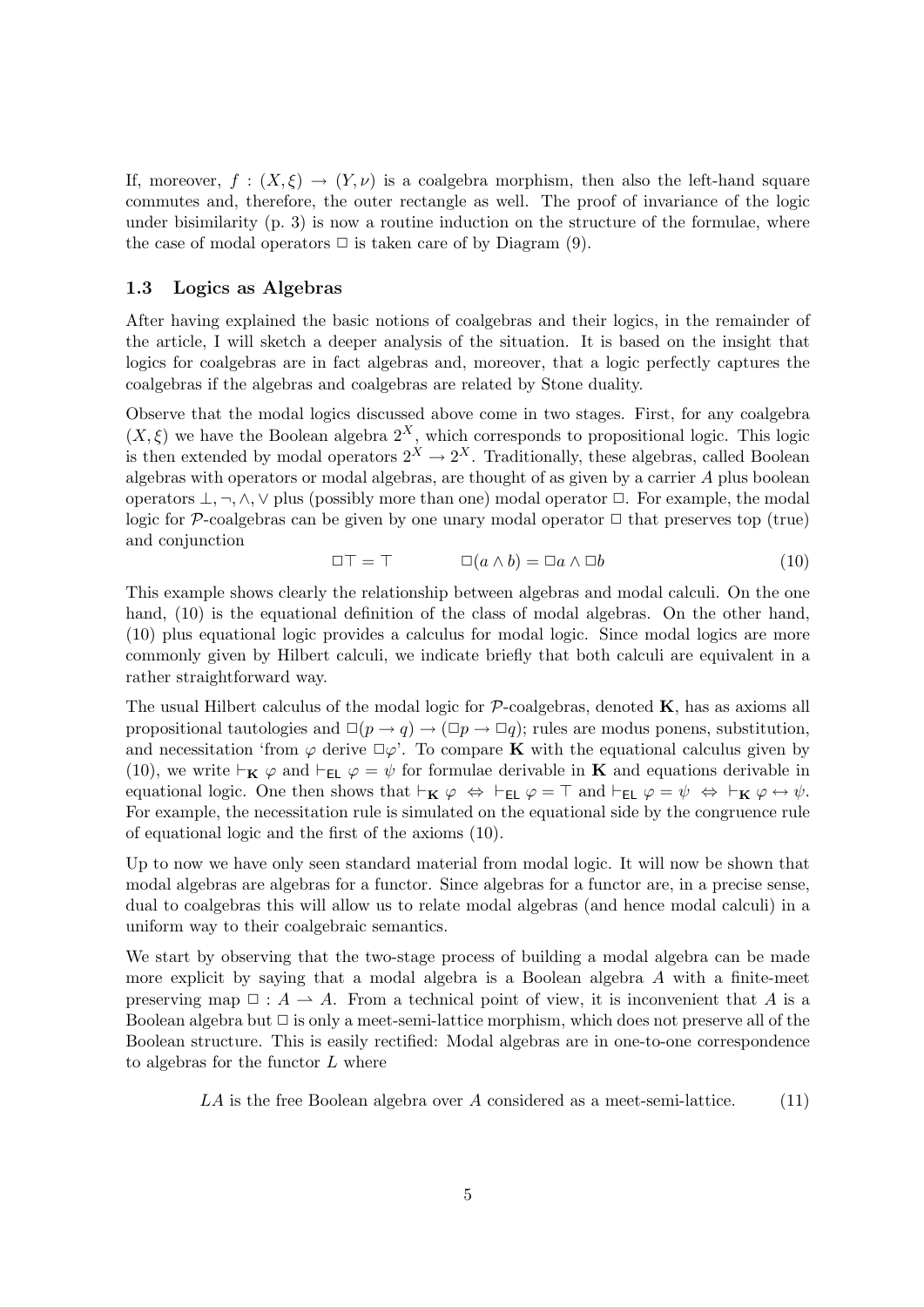This means that LA is determined by the property that for each finite-meet preserving function  $A \to B$  there is a unique Boolean algebra morphism  $LA \to B$  such that

$$
LA \longrightarrow B
$$
\n
$$
A
$$
\n(12)

commutes. It follows that Boolean algebra morphisms  $LA \rightarrow A$  are in one-to-one correspondence with semi-lattice morphisms  $A \rightarrow A$ .

 $LA \rightarrow A$  is an *algebra for the functor L*. This notion of an algebra for a functor dualises the notion of a coalgebra, the arrows going in opposite directions: into the carrier for algebras and out of the carrier for coalgebras (the appendix gives a more formal statement of this duality).

Let us summarise the relationship between logics and algebras in our example. Boolean algebras correspond to classical propositional logic. A functor L specifies an extension of propositional logic with modal operators. The algebras for this modal logic are the algebras for the functor L.

| class BA of Boolean algebras              | classical propositional logic |  |
|-------------------------------------------|-------------------------------|--|
| functor $L : BA \rightarrow BA$           | $\mod$ al operators + axioms  |  |
| class $\mathsf{Alg}(L)$ of modal algebras | modal logic                   |  |

#### 1.4 Relating Algebras and Coalgebras via Stone Duality

We have explained so far the two horizontal lines of the picture (1), namely systems as coalgebras and logics as algebras. We now come to Stone duality, relating the two.

We start by remarking that finitary modal logic does not describe  $P$ -coalgebras perfectly in the following sense. First, finitary logics cannot characterise bisimilarity, that is, they are not strong enough to distinguish all non-bisimilar states. Furthermore, there are consistent modal logics that are incomplete in the sense that there are no  $\mathcal{P}\text{-coalgebras satisfying them.<sup>3</sup>$ There are two ways to rectify this mismatch.

The first is based on the observation that  $2^X$  is not only a Boolean algebra but also has infinitary intersections, or algebraically speaking,  $2^X$  is a complete atomic Boolean algebra. This suggests that a perfect description of transition system requires infinitary propositional logic. This is well-known in process algebra: For infinitely branching transition systems Hennessy-Milner logic only characterises bisimilarity if one allows infinite conjunctions.

Alternatively, instead of strengthening the logic by infinitary constructs, one can modify the semantics to take the weaker expressivity of the logic into account: One equips transition systems with a notion of 'admissible' or 'observable' predicate. For this, one usually lets

 $3$ This phenomenon appears if the proposition letters of the modal axioms are interpreted as ranging over all subsets of the carrier of the model (Kripke frame semantics). It does not happen if proposition letters receive a fixed interpretation (Kripke model semantics).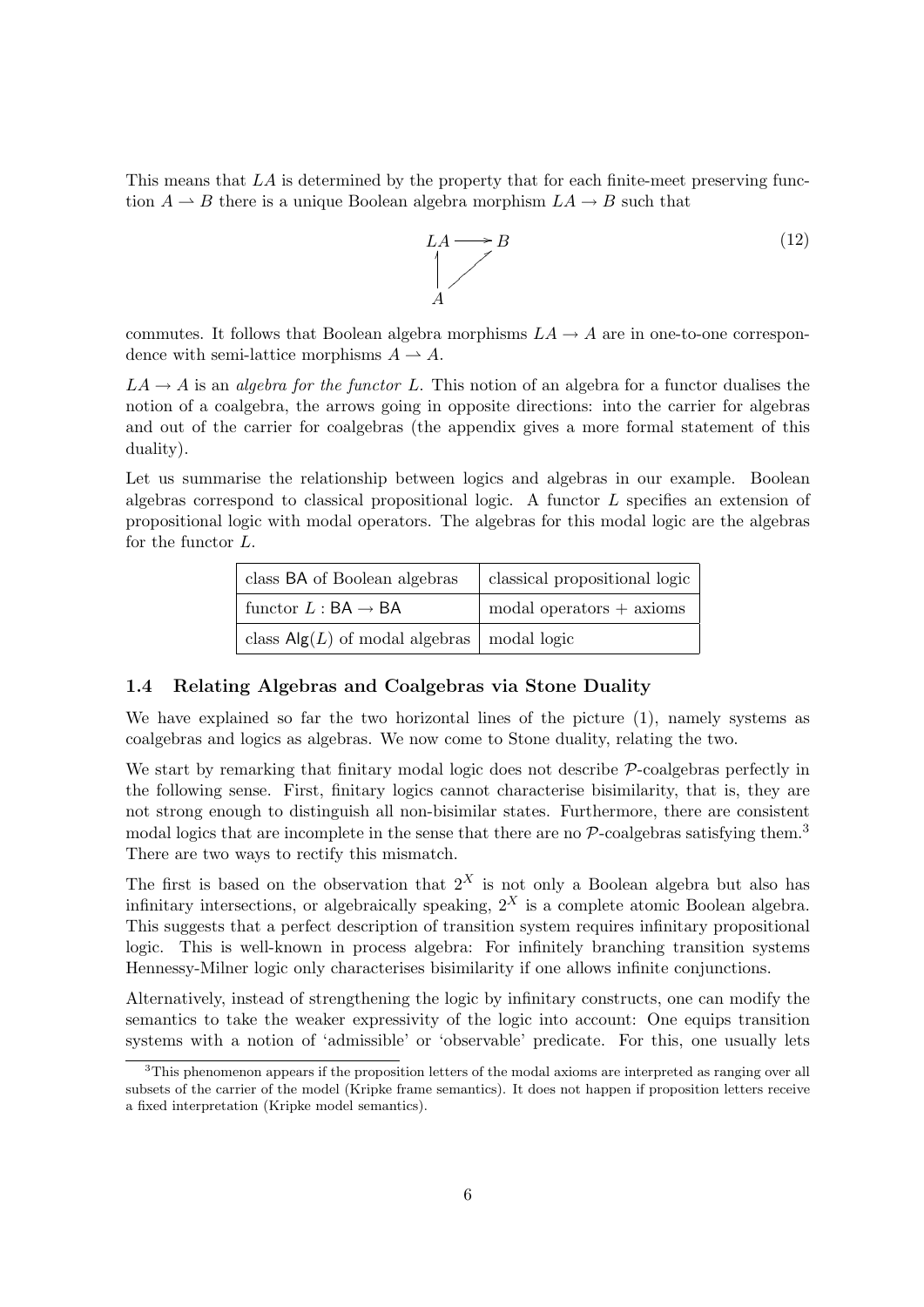carriers consist not of sets but topological spaces  $(X, \mathcal{O}X)$ . The topology  $\mathcal{O}X$  is a subset of  $2^X$  encoding which predicates on X can be expressed by the logic.<sup>4</sup>

In the first case, the algebras in Diagram 2 are complete atomic Boolean algebras, so Diagram 2 becomes

$$
\mathsf{Set} \stackrel{P}{\underset{S}{\longrightarrow}} \mathsf{CABA} \ ,
$$

where  $PX = 2^X$  and S maps an algebra to its set of atoms.<sup>5</sup>

In the second case, the algebras are Boolean algebras. The corresponding spaces are known as Stone spaces and Diagram 2 becomes

$$
Stone \xrightarrow[S]{P} BA .
$$

Both diagrams are dual equivalences, so from an abstract point of view they share exactly the same (or rather dual) properties. But the categories on the right-hand side are categories of algebras that come with an equational logic. Lifting such a basic duality to a duality of coalgebras and modal algebras, as indicated in Diagram 3, will provide modal logics for coalgebras.

### 1.5 Notes

References to Stone duality will be given in the next section. The standard reference for systems and coalgebras is Rutten [61]. The duality of algebras/coalgebras and induction/coinduction are explained in detail in the tutorial by Jacobs and Rutten [32]. Further introductions are provided by the course notes of Gumm [27], Pattinson [55], and Kurz [46] and the forthcoming book by Jacobs [29].

Coalgebras Motivated by Milner's CCS (4 in Table 1), Aczel [5] introduced the idea of coalgebras for a functor  $T$  as a generalisation of transition systems. He also made three crucial observations: (1) coalgebras come with a canonical notion of bisimilarity; (2) this notion generalises the notion from computer science and modal logic; (3) any 'domain equation'  $X \cong TX$  has a canonical solution (in sets or classes), namely the final coalgebra, which is fully abstract wrt behavioural equivalence.

This idea of a type of dynamic systems being represented by a functor  $T$  and an individual system being an T-coalgebra, led Rutten [61] to the theory of universal coalgebra which, parameterised by  $T$ , applies in a *uniform* way to a large class of different types of systems. In particular, final semantics and the associated proof principle of coinduction (which are dual to initial algebra semantics and induction) find their natural place here.

The following references provide details on the examples in Table 1. Stream coalgebras have been studied by Rutten in a number of papers, see eg [63]. For the example of deterministic

<sup>&</sup>lt;sup>4</sup>For example, consider the modal logic **K** and a P-coalgebra that is a tree with initial state  $x_0$  having branches of any bounded length and one infinite branch. The subset of states reachable in bounded branches is not admissible. This corresponds to the fact that having an infinite branch is not expressible in the finitary logic K.

 $5a$  is an atom if  $\bot < a$  and  $\bot < b \le a \Rightarrow b = a$ .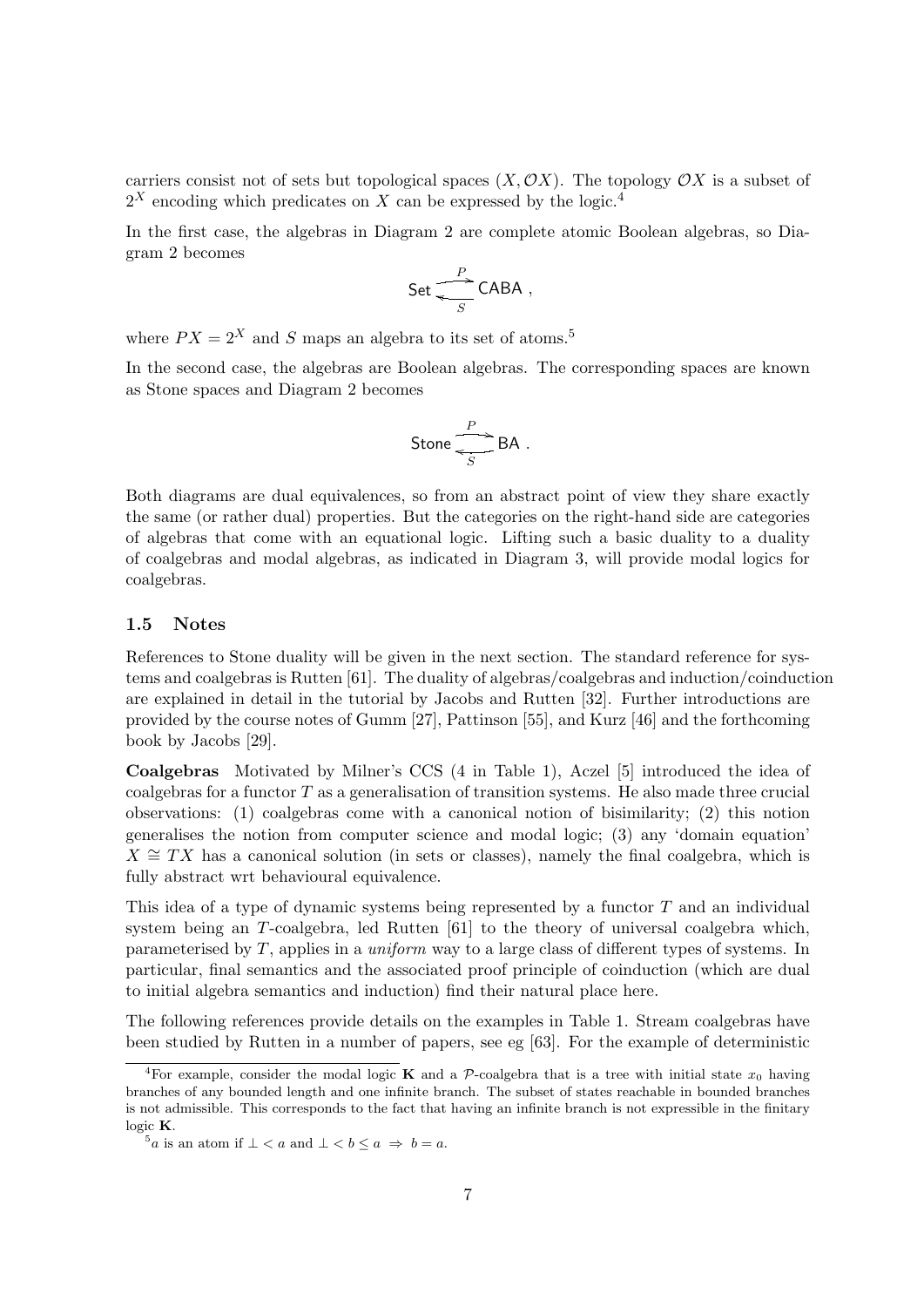automata as coalgebras see Rutten [60]. Probabilistic transition system as coalgebras go back to Rutten and de Vink [21]. Coalgebras for the double contravariant powerset functor are investigated in Kupke and Hansen [28].

The idea of systems as coalgebras and the paradigm of final semantics—together with its associated principles of coinduction—has been applied to such different topics as, for example, automata theory [60], combinatorics [62], control theory [39], denotational semantics of  $\pi$ -calculus [23, 66], process calculi and GSOS-formats [69, 8, 37], probabilistic transition systems [9, 18, 51], component-based software development [6, 7], and the solution of recursive program schemes [49]. Modelling classes in object-oriented programming as coalgebras [57, 30] led to new verification tools (LOOP-Tool [70], CCSL [59], CoCasl [52]) which also incorporate reasoning with modal logics based on the research on coalgebras and modal logic described below.

Coalgebras and Modal Logic For background on modal logic the reader is referred to Blackburn, de Rijke, Venema [10] (Thm 2.68 shows that modal logic is the bisimulation invariant fragment of first-order logic, Chapter 5 is on modal algebras, Thm 4.49 gives an example of an incomplete modal logic). Further material can be found in Venema [72]. Modal algebras as algebras for a functor and their duality to coalgebras for a functor was first presented in Abramsky [1].

Research into coalgebras and modal logic started with Moss [50]. The logic of [50] is uniform<sup>6</sup> in the functor  $T$ , but it does not provide the linguistic means to decompose the structure of  $T$  which is needed to allow for a flexible specification language. To address this issue, [47, 58] (independently) proposed to restrict attention to specific classes of functors and presented a suitable, but ad hoc, modal logic. This work was generalised by Jacobs [31]. Pattinson showed that these languages with their ad hoc modalities arise from modal operators given by predicate liftings. He gives conditions under which logics given by predicate liftings are sound and complete  $[54]$  and expressive  $[56]$ . Schröder  $[64]$  and Klin  $[38]$  show that for any finitary functor  $T$  on Set there is a modal logic given by predicate liftings that characterises bisimilarity.

From a semantical point of view, modal logic can be considered as dual to equational logic [45, 44]. [48] goes further and shows that coalgebras can be specified—in the same (or dual) way as algebras—by operations and equations; moreover, the dual of the algebraic operations turn out to be bisimilarity preserving predicate transformers, that is, modal formulae. The results following from this approach work for all functors but the logics need to be strong enough to express all possible behaviours. This needs, in general, infinite conjunctions in the logics. To study finitary logics, Jacobs [31] covers some ground towards a duality for coalgebras/generalised BAOs and Goldblatt [26] develops a notion of ultrapower for coalgebras. Both approaches are restricted again to specific classes of functors. In this paper we argue that, based on Stone duality, it is possible to develop a uniform account.

# 2 Stone Duality

We will treat Stone duality for Boolean algebras as an illustrative example and then remark on how it generalises to other cases.

<sup>&</sup>lt;sup>6</sup>The restrictions are that  $T$  is on  $\mathsf{Set}$  and has to preserve weak pullbacks.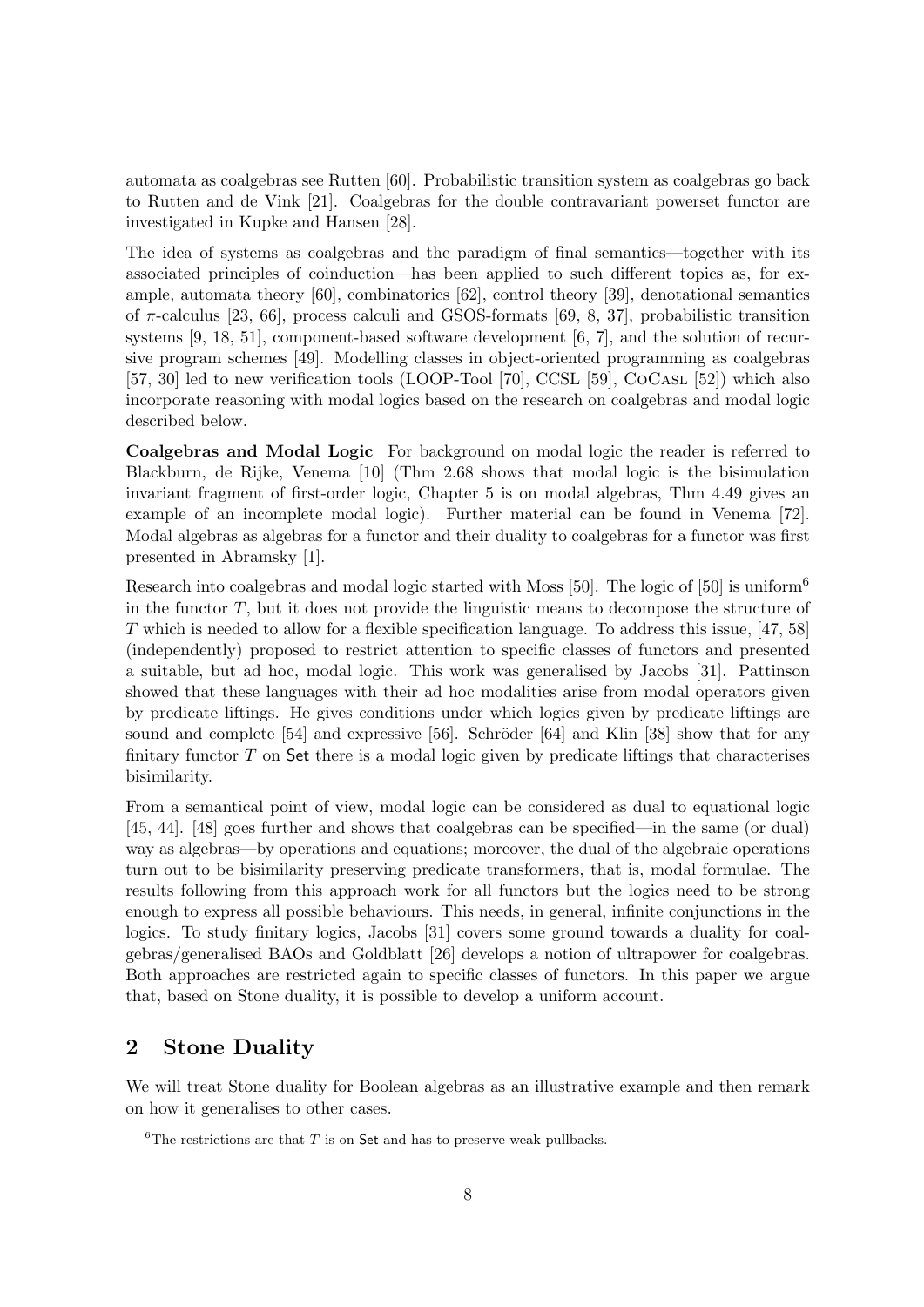### 2.1 The Representation Theorem for Boolean Algebras

The axioms of a Boolean algebra relating ⊥,¬,∧,∨ are the abstract essence of the set-theoretic operations of empty set, complement, intersection and union. But how can one show that the axioms of Boolean algebra are indeed complete? We have to exhibit, for each non-derivable equation, an algebra of subsets violating that equation.

Suppose  $\varphi = \psi$  is not derivable from the axioms of Boolean algebra. By completeness of equational logic, there is a Boolean algebra A such that  $A \not\models \varphi = \psi$ . To conclude that there is a Boolean algebra of subsets (a field of sets) that refutes  $\varphi = \psi$  it is enough to find a set SA and an injective Boolean algebra morphism

$$
A \to PSA
$$

where  $P$  denotes here the operation mapping a set to the Boolean algebra of its subsets. Indeed, if  $A \not\models \varphi = \psi$ , then by injectivity  $PSA \not\models \varphi = \psi$ , yielding a counterexample for  $\varphi = \psi$  in an algebra where all the Boolean operations are interpreted by their set-theoretic counterparts.

How does one get the points of the space SA? Similarly to defining real numbers as certain collections of intervals, a point will be a certain collection of elements of  $A$ , or, equivalently, a function  $A \rightarrow 2$ . Which of these functions should be points? Observing that 2 is not only a set, but also a Boolean algebra 2, we define  $SA = BA(A, 2)$  where the notation  $BA(A, B)$ denotes the set of Boolean algebra morphisms  $A \rightarrow B$ . Detailing the definition of an algebra morphism, it is straightforward to verify that the requirement that  $p : A \rightarrow 2$  be an algebra morphism says that  $p$  is a maximal and consistent collection of elements of  $A$ . With the canonical map  $A \rightarrow PSA$ , we can now state Stone's representation theorem for Boolean algebras. Note that with the definition below, the statement that a point  $p$  satisfies the predicate a expresses itself as  $p \in \hat{a}$ .

Theorem 2.1. The map

$$
\hat{(\cdot)} : A \longrightarrow PSA \tag{13}
$$

$$
a \mapsto \hat{a} = \{ p \in SA \mid p(a) = 1 \}
$$
\n
$$
(14)
$$

is an injective Boolean algebra morphism.

#### 2.2 Stone Duality for Boolean Algebras

The representation theorem works by associating a space to an algebra (via  $S$ ) and then, vice versa, an algebra to a space (via  $P$ ). What precisely are the spaces that correspond to algebras?

In a first instance, we can say that a space  $(X, A)$  consists of a set X and a Boolean algebra of subsets  $A \subseteq 2^X$  such that (1) any two different points in X are separated by elements of A and (2)  $(X, A)$  is compact, that is, every collection C of elements of A with the finite intersection property<sup>7</sup> has non-empty intersection. The two properties capture that the points of the space are determined by the algebra in the following sense. (1) says that there are not more

<sup>&</sup>lt;sup>7</sup>C has the finite-intersection property if all finite subset of C have non-empty intersection.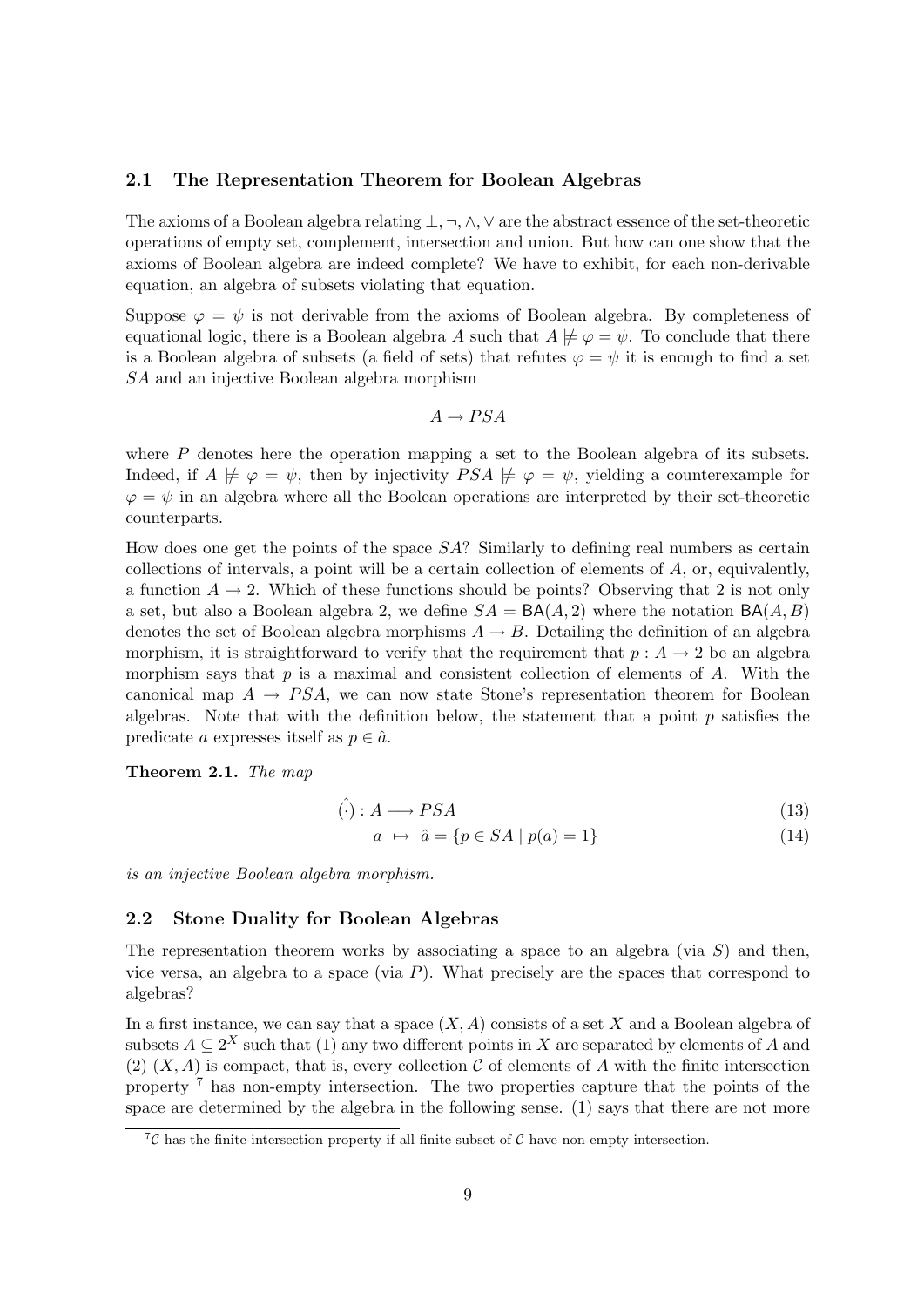points than can be separated by predicates and (2) that there are enough points to realise every consistent collection of predicates from A.

Further, one notices that a space  $(X, A)$  can be considered as the topological space  $(X, \mathcal{O}X)$ with  $\mathcal{O}X$  being the topology generated by A, that is, the closure of A under arbitrary unions. One recovers the Boolean algebra A from  $\mathcal{O}X$  as the collection of all compact opens. Since in a compact Hausdorff space a subset is compact iff it is closed, one can replace compact open by clopen (which is brief for closed and open). To summarise:

**Definition 2.2.** A Stone space is a topological space that (1) is  $T_0$ , (2) compact, and (3) the clopens are a basis for the topology.

Stone spaces with continuous maps form the category Stone. From the representation theorem and the definition of Stone we obtain two operations S and P

$$
\mathsf{Stone} \xrightarrow{\mathit{P}} \mathsf{BA}
$$

where SA is the topological space with points  $BA(A, 2)$  and the topology generated by  $\{\hat{a}\}\$  $a \in A$  as in (14);  $PX =$  Stone(X, 2) is now the Boolean algebra of clopens (instead of the full powerset). We speak of a duality here because both operations are functors that act on morphism by reversing the arrows, namely, mapping a morphism f to inverse image  $f^{-1}$ . Moreover, Stone and BA are dually equivalent, that is we have isomorphisms

$$
A \cong PSA \tag{15}
$$

$$
X \cong SPX \tag{16}
$$

(16) is injective because X is  $T_0$  and surjective because X is compact. (15) is surjective by construction and injective by the Representation Theorem 2.1. To summarise:

#### Theorem 2.3. The categories BA and Stone are dually equivalent.

From our presentation, one could get the impression that topologies come in here accidentally and the logical content of the duality is completely contained in the representation theorem. I would reply the following. First, Stone spaces arise here from logical considerations but they are of independent interest. A well-known example is the Cantor middle-third space. In fact, all complete ultrametric spaces are Stone spaces. Second, the dual equivalence is nice to have; for example, we then have that the dual of an initial algebra is the final coalgebra; this will be used in the next section to show that that modal logics characterise bisimilarity. Third, topologies often have an interesting computational perspective arising from the idea that observable properties are closed under arbitrary unions but not intersections [65, 73, 22]. Finally, the topological perspective suggests and unifies many generalisations, some of which we briefly review now.

### 2.3 A Sketch of the General Picture

The variations of Stone duality relevant for the present purposes fit the following picture. We start with a class A of distributive lattices and X of topological spaces (assumed to be T<sub>0</sub>). Think of algebras  $A \in \mathcal{A}$  as propositional theories and of spaces  $X \in \mathcal{X}$  as models of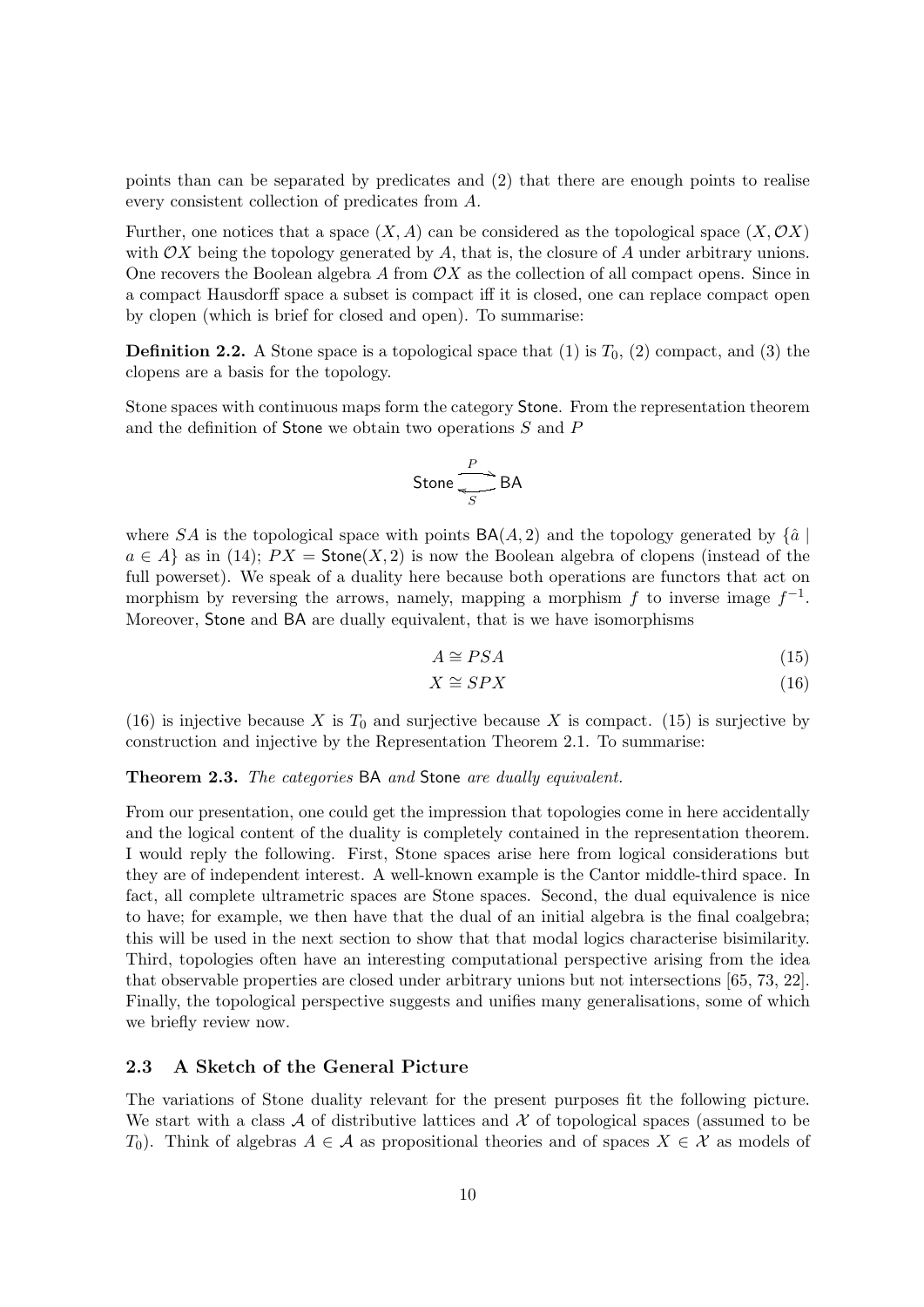propositional theories with the opens (or compact opens for finitary logics) interpreting the propositions. There is an operation  $P : \mathcal{X} \to \mathcal{A}$ , mapping a space to its algebra of predicates. And an operation  $S : A \to \mathcal{X}$  mapping an algebra to its 'canonical model'.

$$
\mathcal{X} \xrightarrow[S]{P} \mathcal{A} \tag{17}
$$

Moreover, in the examples of the table below,  $PX = \mathcal{X}(X, 2)$  and  $SA = \mathcal{A}(A, 2)$  where 2 denotes the appropriate two-element topological space or two-element algebra. We speak of a duality, since  $P$  and  $S$  work contravariantly on morphisms, mapping a morphism (that is, algebra morphism or continuous map) f to  $f^{-1}$ . Moreover, there are morphisms

$$
\varrho_A: A \to PSA \qquad \qquad \sigma_X: X \to SPX
$$

and (17) is a dual equivalence if they are bijective. Logically, this means the following. As we have explained in Section 2.1,  $\rho_A$  injective means completeness (and it will, in general, be surjective by definition of S and P).  $\sigma_X$  is injective means, together with X being  $T_0$ , that the logic is expressive in the sense that different points are separated by some predicate. If  $\sigma_X$  is not surjective, then SPX has points not available in X; thus the logic is not strong enough to make these additional points inconsistent.

|       | $\mathcal A$ | spaces/algebras                               | propositional logic      |
|-------|--------------|-----------------------------------------------|--------------------------|
| Set   | CABA         | sets/complete atomic Boolean algebras         | infinitary classical     |
| Stone | BA           | Stone spaces/Boolean algebras                 | classical                |
| Spec  | DL           | spectral spaces/bounded distributive lattices | negation free            |
| Poset | CDL.         | posets/complete distributive lattices         | infinitary negation free |
| Sob   | <b>Frm</b>   | sober spaces/frames                           | geometric                |

We conclude with a table of some relevant examples.

In the two last examples,  $\rho_A$  is injective for free algebras A but not for all algebras. Logically, this corresponds to having completeness but not strong completeness. This also happens for propositional logic with countable conjunctions.

#### 2.4 Notes

Three introductory textbooks on Stone duality are Vickers [73], Davey and Priestley [19], Brink and Rewitzky [16].

Stone duality was introduced by Stone [67, 68]. The main reference for Stone duality is Johnstone's book on Stone Spaces [33] which also provides detailed historical information. The handbook article [4] covers the topic from the point of view of domain theory. Both texts also provide many more examples of Stone dualities. Topological dualities beyond sober spaces, eg for completely distributive lattices and posets, are treated by Bonsangue et al [11, 15]. The representation theorem for propositional logic with countable conjunctions can be found in Karp [36]. For applications of complete ultrametric spaces to control flow semantics see de Bakker and de Vink [20].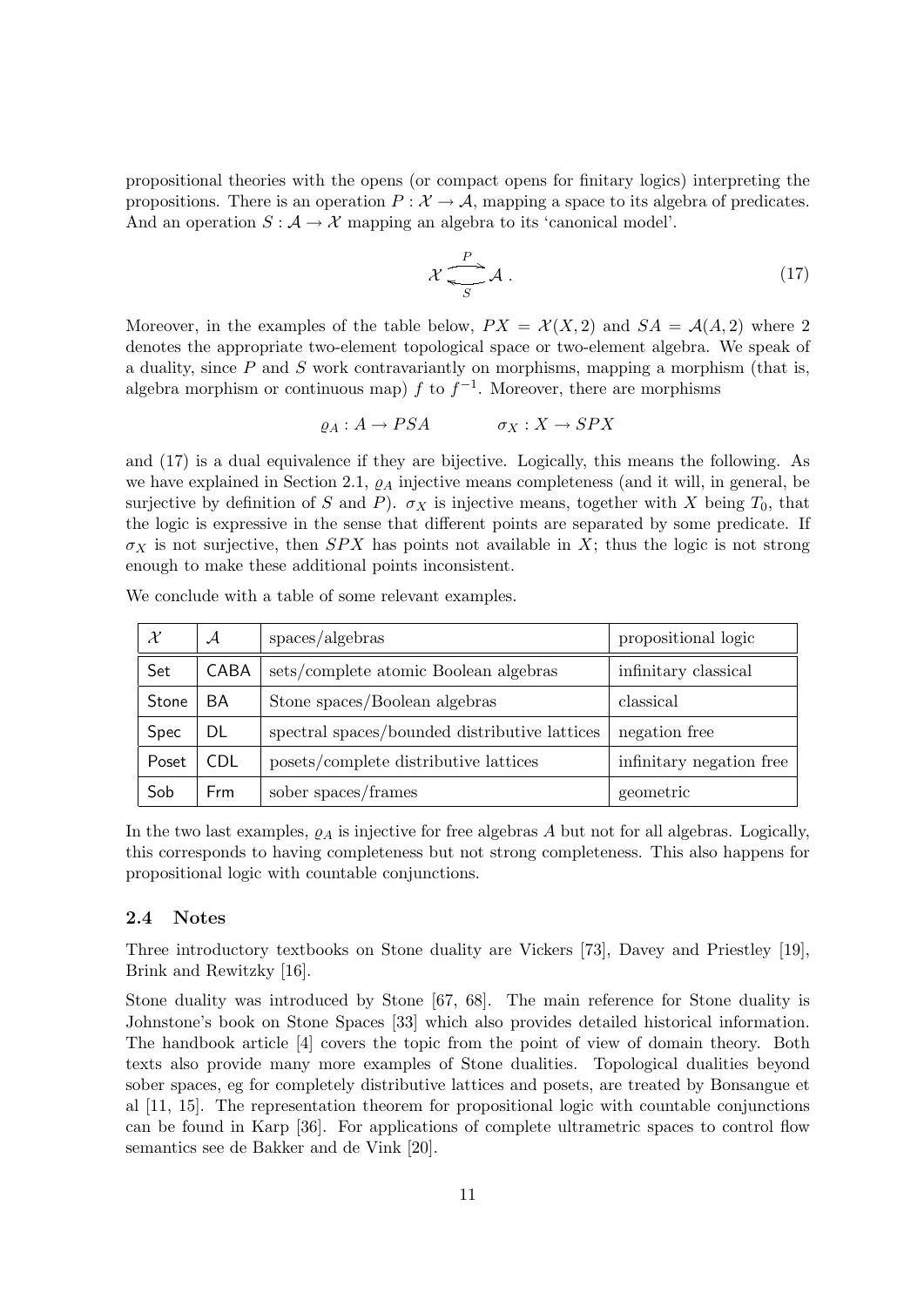### 3 Logics of Coalgebras

The previous section discussed dual equivalences (17) between categories  $\mathcal X$  of topological spaces and categories  $A$  of distributive lattices. In this section, we extend this picture to T-coalgebras. Starting with a diagram as in (17) and a functor T on  $\mathcal{X}$ , we dualise T to a functor L on A. The duality of  $\mathcal{X}/\mathcal{A}$  and  $T/L$  lifts to a duality of coalgebras and algebras.

$$
\text{Coalg}(T) \xrightarrow{\tilde{P}} \text{Alg}(L)
$$
\n
$$
T \xleftarrow{\chi} \xleftarrow{\rho} \xleftarrow{\chi} \xleftarrow{\chi} \xleftarrow{\chi} \Delta \xleftarrow{\chi} L
$$
\n
$$
(18)
$$

And in the same way as the duality of  $\mathcal X$  and  $\mathcal A$  describes a logic for  $\mathcal X$ , so the duality of  $Coalg(T)$  and  $Alg(L)$  describes a logic for T-coalgebras.

#### 3.1 Abstract Logics: Using the Duality

Given a duality as in (17) and a functor T on X, then PTS is the dual of T on A. In fact, we will need a bit more liberty and say that L is dual to T if L is isomorphic to  $PTS$ . Or, equivalently,  $L$  is *dual* to  $T$  if there is a natural isomorphism

$$
\delta_X: LPX \to PTX \tag{19}
$$

Using  $\delta$  we can associate to a T-coalgebra  $(X, \xi)$  its dual L-algebra

$$
\tilde{P}(X,\xi) = LPX \xrightarrow{\delta_X} PTX \xrightarrow{P\xi} PX
$$

and similarly for S.

In algebraic logic, logics are described by operations and equations, and then properties of a logic are studied by investigating the variety of the algebras for the given operations and equations. A basic construction is that of the Lindenbaum algebra. Given a logic  $L$ , the Lindenbaum algebra  $A_L$  is obtained from quotienting the set of all terms by the smallest congruence derived from the equations. Thus, the elements of the Lindenbaum algebra  $A_L$ can be seen as 'abstract propositions', or propositions up to interderivability. Among all algebras in the variety, the Lindenbaum algebra is determined by the following property: for any algebra A there is a unique morphism  $A_L \rightarrow A$ , that is,  $A_L$  is the initial algebra. We turn this into a definition.

**Definition 3.1.** Denote by  $A_L$  the initial L-algebra. The elements of  $A_L$  are called propositions. The semantics  $[\![\varphi]\!]_{(X,\xi)}$  of a proposition  $\varphi$  wrt a coalgebra  $(X,\xi) \in \mathsf{Coalg}(T)$  is given by the image of  $\varphi$  under

$$
A_L \longrightarrow \tilde{P}(X,\xi)
$$

We write  $\text{Coalg}(T) \models (\varphi = \psi)$  if for all coalgebras  $(X, \xi)$  the equation  $\varphi = \psi$  is satisfied in  $\widetilde{P}(X,\xi)$ .

We remark that Theorem 3.7 will explain precisely in what sense the initial  $L$ -algebra is a Lindenbaum algebra.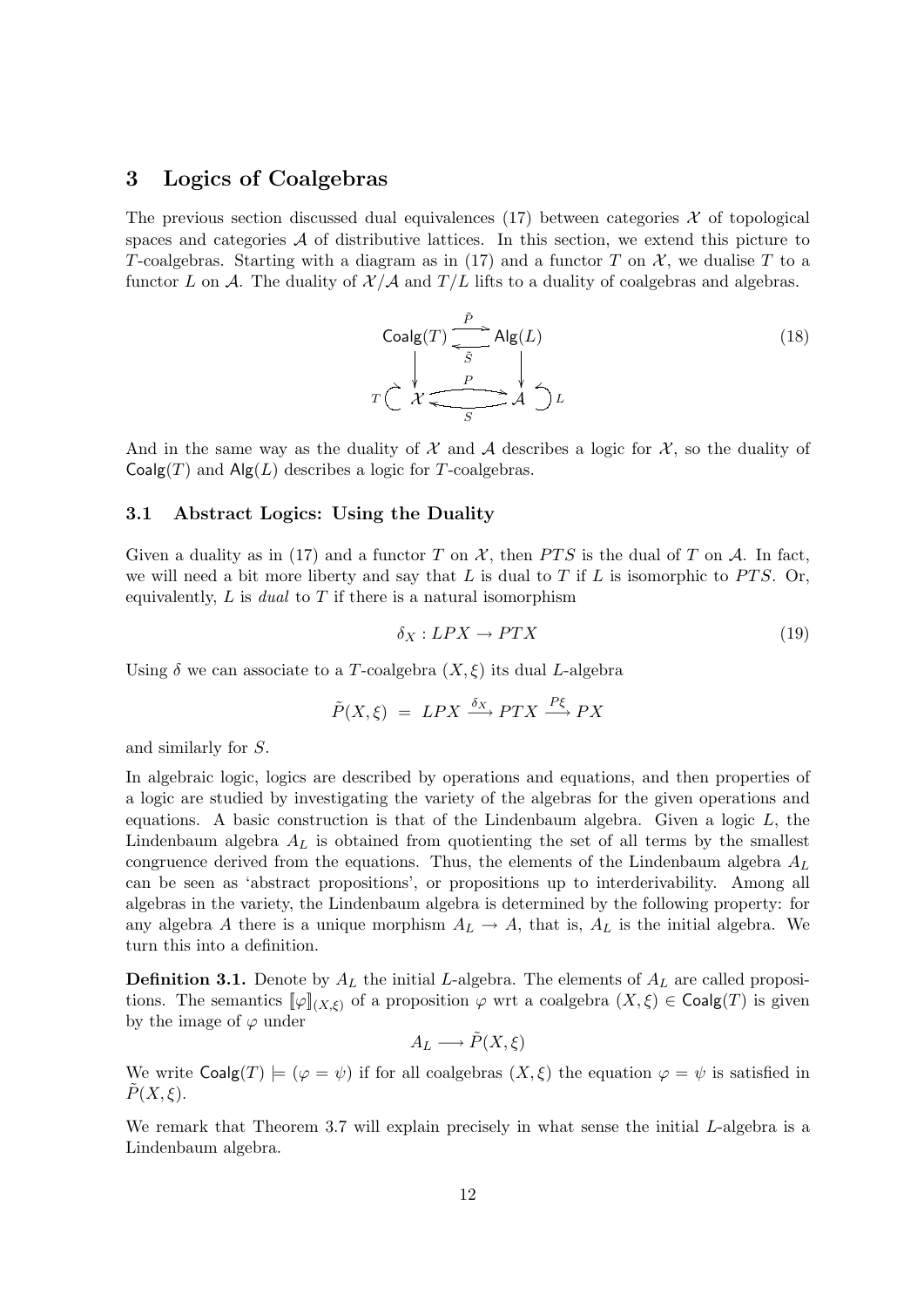#### Theorem 3.2. Propositions are invariant under bisimilarity.

Proof. Recalling the definition of bisimilarity (p. 3), we have to show, given a coalgebra morphism  $f: (X, \xi) \to (X', \xi')$  and  $x \in X$ , that  $x \in [\![\varphi]\!]_{(X, \xi)} \Leftrightarrow f(x) \in [\![\varphi]\!]_{(X', \xi')}$ . This follows directly from the fact that the diagram



commutes due to  $A_L$  being initial.

The essence of completeness wrt to the coalgebraic semantics is:

**Theorem 3.3.**  $\mathsf{Alg}(L) \models (\varphi = \psi) \Leftrightarrow \mathsf{Coalg}(T) \models (\varphi = \psi)$ .

*Proof.* '  $\Rightarrow$  ' (soundness) is immediate from the definitions. '  $\Leftarrow$  ' (completeness) works as in Theorem 2.1. Suppose  $A_L \not\models \varphi = \psi$ . By injectivity of  $A_L \to \tilde{P} \tilde{S} A_L$  we have  $\tilde{P} \tilde{S} A_L \not\models \varphi = \psi$ . That is, the coalgebra  $\tilde{S}A_L$  does not satisfy  $\varphi = \psi$ .  $\Box$ 

We remark that, as apparent from the proof, it is the representation of the initial (or, more generally, free algebras) which gives completeness. Since we have a dual equivalence, all algebras can be represented and we obtain strong completeness (completeness wrt a set of assumptions).

#### Theorem 3.4. The logic characterises bisimilarity.

*Proof.* Without loss of generality, let us assume that  $x, x'$  are two different elements of the final coalgebra  $\tilde{S}A_L$ . The two points can be distinguished by a proposition since  $A_L \to \tilde{P}\tilde{S}A_L$ is surjective and  $\tilde{S}A_L$  is a  $T_0$ -space.

To summarise, we have seen how to obtain a logic that perfectly describes T-coalgebras: Just consider as formulae the elements of the initial  $L$ -algebra<sup>8</sup> where L is the dual of T. We called this logic abstract since it is not explicitly built from modal operators and axioms. The next subsection explains that modal operators and axioms are presentations of the functor L.

### 3.2 Concrete Logics: Presenting Algebras and Functors

Ultimately, we are interested in relating logical calculi to transition systems. We have motivated to consider transition systems as coalgebras and used Stone duality to dualise coalgebras to algebras. The particular benefit obtained from using Stone duality is that the algebras thus obtained correspond to logical calculi. Let us take a closer look again at the guiding ideas, which have been:

 $\Box$ 

 ${}^{8}$ If T: Set  $\rightarrow$  Set is powerset, then the initial L-algebra does not exist for reasons of size. But one can still define a class of formulae using the initial algebra sequence of L. We ignore this slight complication for the purposes of exposition.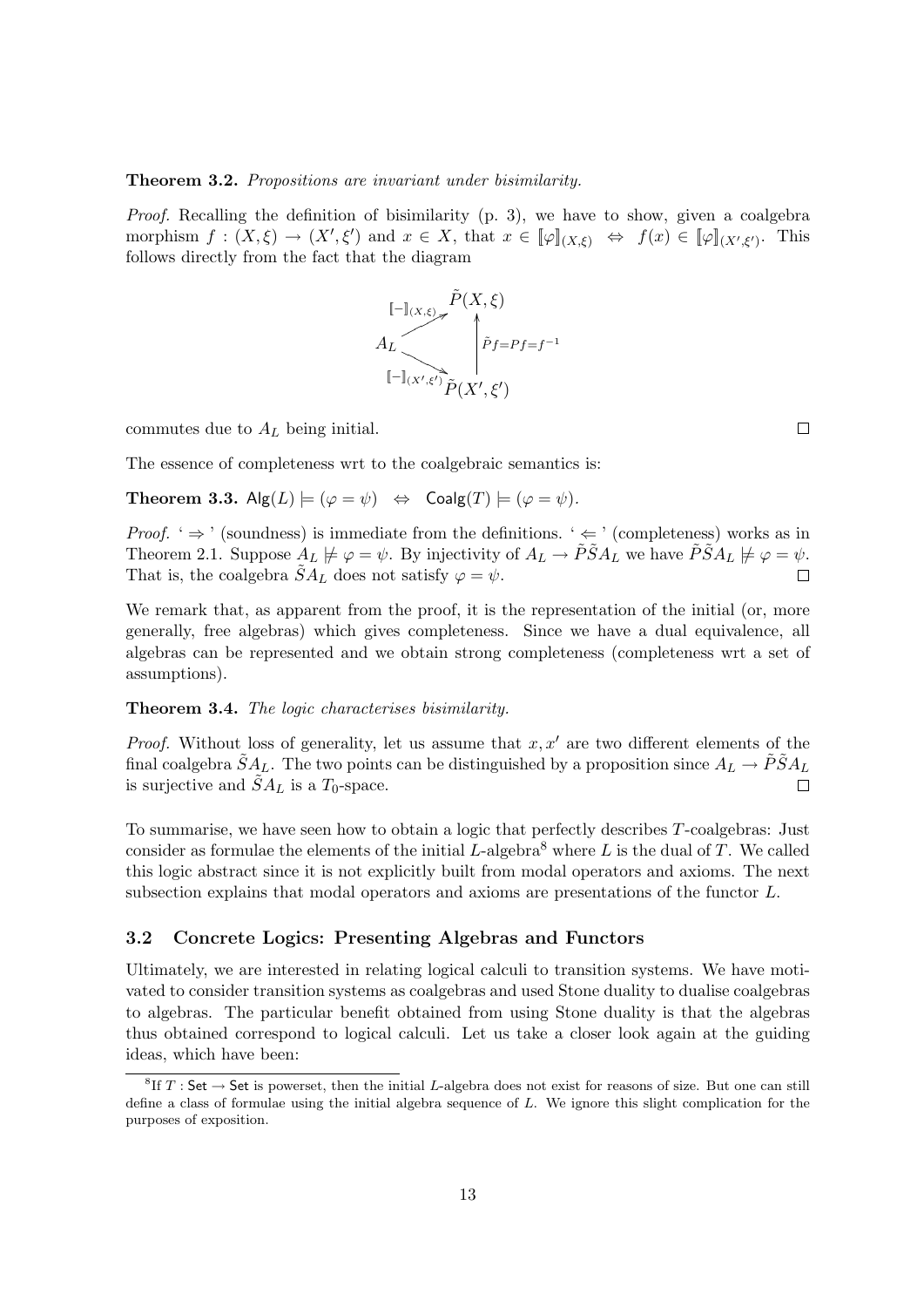| category of algebras $A \mid$ propositional logic |                                              |
|---------------------------------------------------|----------------------------------------------|
| algebra $A$ in $A$                                | propositional theory                         |
| functor $L : \mathcal{A} \to \mathcal{A}$         | operations and equations for $T$ -coalgebras |
| category $\mathsf{Alg}(L)$                        | modal logic for $T$ -coalgebras              |

These correspondences are justified as follows. The categories A obtained from Stone duality can be presented by a signature  $\Sigma$  of operations and equations E in the sense that A is (isomorphic to) the class  $\mathsf{Alg}(\Sigma, E)$  of algebras for the signature  $\Sigma$  satisfying E. The presentation  $\langle \Sigma, E \rangle$  gives a logical calculus, via equational logic. An algebra  $A \in \mathcal{A}$  has a presentation  $\langle G, R \rangle$  by generators and relations if A is isomorphic to the quotient of the free algebra over G by the smallest congruence containing R. In our context, this means that A is the propositional theory given by variables  $G$  and additional axioms  $R$ , see the example below.

**Presenting functors** We emphasised above the point of view that a propositional logic is a presentation of a category of algebras. Similarly, it is a presentation of  $L$  that gives rise to the modal operators and its axioms.

*Example.* The functor  $L : BA \to BA$  for P-coalgebras from (11) is presented by the unary operator  $\Box$  and the equations (10) in the following sense. For each  $A \in BA$ , the algebra LA is presented by generators  $\{\Box a \mid a \in A\}$  and by relations  $\{(\Box \top, \top)\} \cup \{(\Box (a \land b), \Box a \land \Box b)\}\$  $a, b \in A$ .

It is not a coincidence that the equations in this example are of a special format: Roughly speaking, they do not allow nesting of modal operators. Such terms are called terms of rank 1:

**Definition 3.5.** Assume  $A \cong \mathsf{Alg}(\Sigma, E)$  and a signature  $\Sigma'$  (with operation symbols disjoint from  $\Sigma$ ). A term in  $\Sigma + \Sigma'$  is of rank 1 (wrt  $\Sigma'$ ) if it is of the form  $t(\Box_i(s_{ij}))$  where t is an n-ary term in  $\Sigma$  and the  $\Box_i$ ,  $0 \leq i < n$ , are  $m_i$ -ary operations in  $\Sigma'$  and the  $s_{ij}$ ,  $0 \leq j < m_i$ are terms in  $\Sigma$ . An equation  $t = s$  is of rank 1 if both terms are.

In our example, the equations (10) are of rank 1. In particular:  $\top$  is a term of rank 1, because  $\top$  is a 0-ary term in the signature  $\Sigma$  of Boolean algebras;  $\square(a \wedge b)$  is a term of the form  $t(\square(s))$ where t is a variable and s is  $a \wedge b$ . Terms like  $\Box a \rightarrow a$  and  $\Box a \rightarrow \Box \Box a$  are not of rank 1. We can now define what it means to present a functor by operations and equations.

**Definition 3.6.** Assume  $A \cong Alg(\Sigma_A, E_A)$ , a signature  $\Sigma_L$  and a set of equations  $E_L$  that are of rank 1 (wrt  $\Sigma_L$ ).  $\langle \Sigma_L, E_L \rangle$  is a presentation of  $L : A \to A$  if the algebras LA are presented by  $\langle G_A, R_A \rangle$  where  $G_A = \{ \sigma(a_i) \mid \sigma \in \Sigma_L, a_i \in A \}$  and  $R_A$  consists of all substitution instances of equations in  $E_A \cup E_L$  obtained by replacing variables with elements from A.

Generalising the example above, it now follows that logics given by predicate liftings correspond to functors  $L : BA \to BA$ . Indeed, if  $\Sigma$  is a collection of predicate liftings (with arities possibly  $> 1$ ), then  $\langle \Sigma, \emptyset \rangle$  presents some functor L. Moreover, it is not hard to see that the two semantics of the modal operators given by (8) and Definition 3.1 coincide. This also means that, conversely, any presentation of a functor corresponds to a collection of predicate liftings (given by  $\Sigma_L$ ) plus some additional axioms.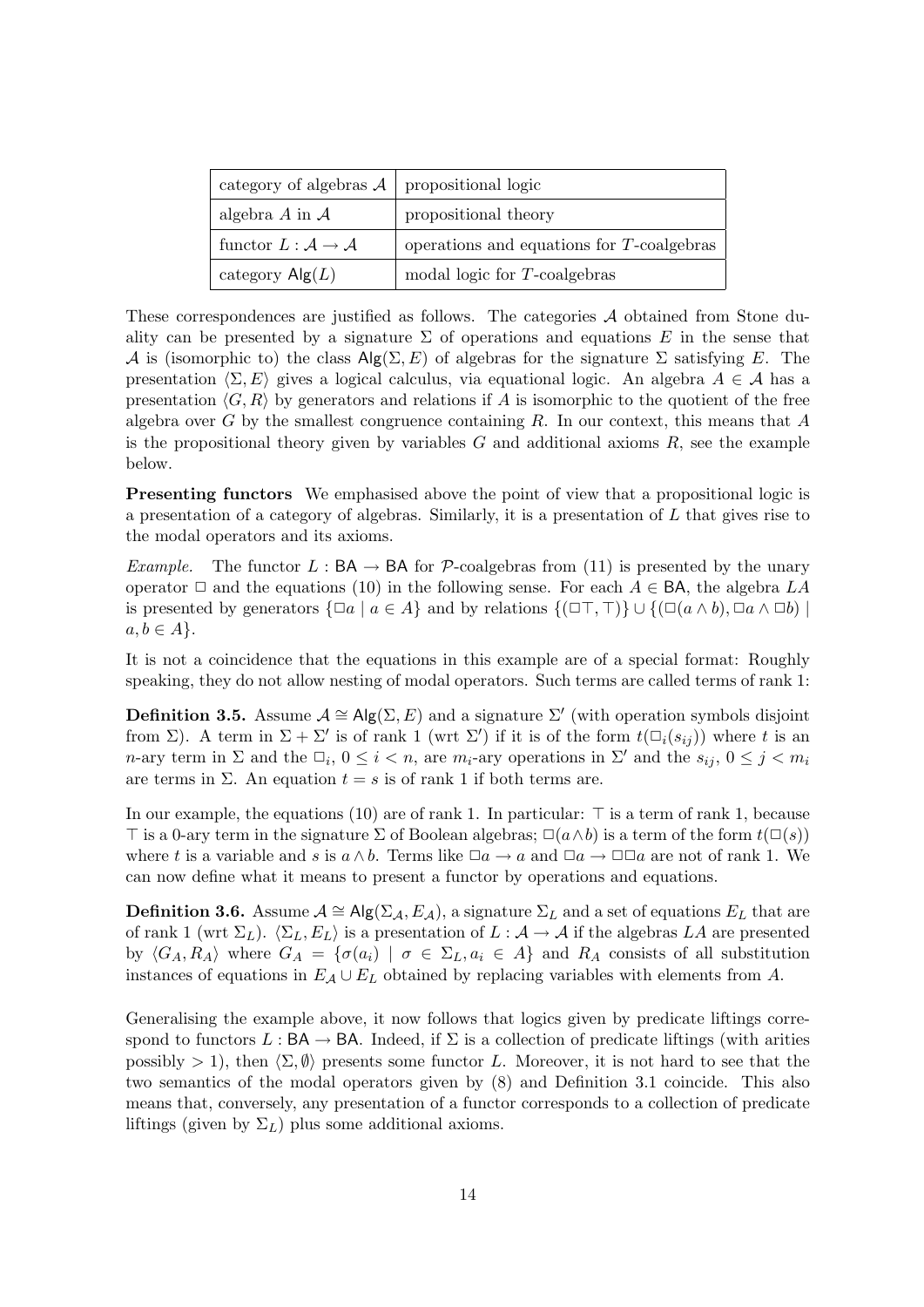The next theorem links the abstract logics from the previous section with concrete logical calculi. In particular, it shows that the Lindenbaum algebra of the logic given by operations  $\Sigma_A + \Sigma_L$  and equations  $E_A + E_L$  is the initial L-algebra. The proof that every L-algebra satisfies the equations  $E_L$  requires the restriction to rank 1.

**Theorem 3.7.** Assume  $A \cong \text{Alg}(\Sigma_A, E_A)$  and  $L : A \to A$ . If L has a presentation  $\langle \Sigma_L, E_L \rangle$ then  $\text{Alg}(L) \cong \text{Alg}(\Sigma_A + \Sigma_L, E_A + E_L).$ 

The theorem can be read in two directions. First, starting with  $T$ , we find a presentation for  $L$  and obtain completeness results for modal calculi. Of course, finding a good such presentation for a functor is usually not straightforward. It is therefore of interest to know whether arbitrary functors  $L$  do have a presentation. This question has recently received a positive answer for finitary functors on Boolean algebras and sifted colimits preserving functors on arbitrary varieties. I expect that these results can be extended to show that modal calculi exist for all functors T on Set and related categories.

Second, one can take a logical calculus and study the corresponding presented functor. For example, the infinitary version of the modal calculus **K** presents the dual L : CABA  $\rightarrow$  CABA of  $P: Set \rightarrow Set.$  We obtain the theorem mentioned in the introduction that infinitary modal logic characterises bisimilarity. Moreover, we also get a strong completeness result for the infinitary version of the modal calculus  $K$ . For  $K$  itself we obtain the corresponding results for the powerspace (also known as Plotkin power domain or hyperspace) on Stone. Similarly, any modal logic of rank 1 is expressive and strongly complete for some functor of Stone spaces (also this may not be intended semantics). This methodology can be applied to all functors in Table 1 as presentations of their duals are known, with the possible exception of the functors for probabilistic transition systems which deserve some further attention.

#### 3.3 Notes

The application of Stone duality to modal logic goes back to Jónsson and Tarski [34, 35] and then Goldblatt  $[25]$ . The idea of relating type constructors on algebras (see the L above) and topological spaces (see the T above) is from Abramsky's Domain Theory in Logical Form [3, 2]. Compared to [3, 2], the models we are interested in are not only solutions to recursive domain equations (final coalgebras) but any coalgebras; moreover, their base category need not be a domain but can be a more general topological space. Compared to [25], we use the duality of algebras and coalgebras to lift the Stone duality from Boolean logic to modal logic. Our functors  $L$  (or their presentations) are closely related to Cîrstea's language and proof system constructors [17].

[42] studies coalgebras over Stone spaces to show that they capture the descriptive general frames from modal logic and to present a different view on Jacobs many-sorted coalgebraic modal logic [31]; [53] applies this approach to give a coalgebraic analysis of positive modal logic; [12] proposes to study logics for coalgebras via the dual functor and shows that powerspace can be treated in a uniform way for different categories of topological spaces; [14] introduces the notion of a functor presented by operations and equations; [40] shows that logics given by predicate liftings can be described by functors  $L : BA \rightarrow BA$ ; [41] studies the relationship between Stone-coalgebras and Set-coalgebras.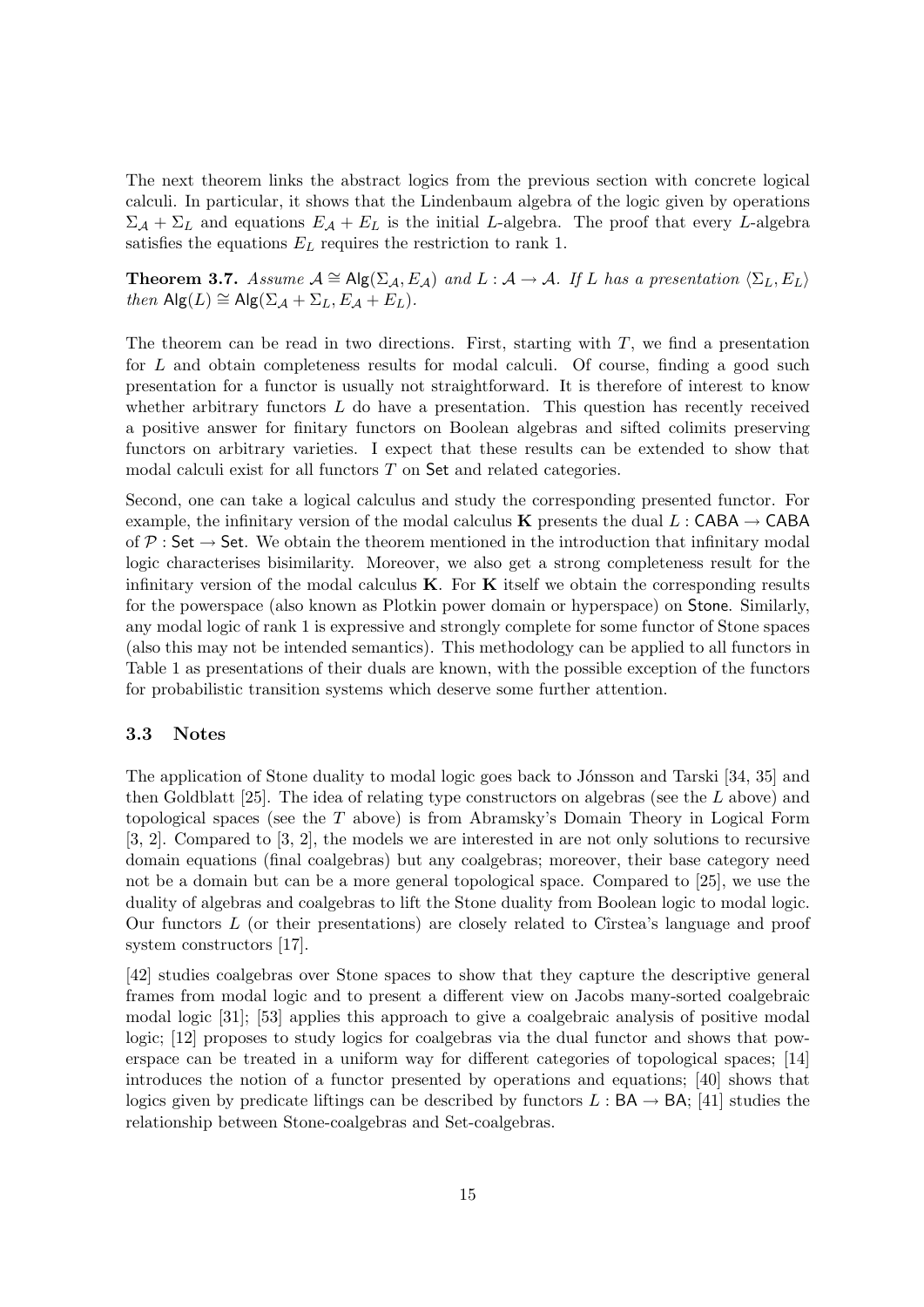# 4 Outlook

The aim of this exposition was to give a principled explanation of coalgebras and their logics. It cannot be denied that it took us some work in Section 2 to set up the necessary machinery. On the other hand, we got paid back with short and easy proofs of Theorems 3.3 and 3.4. Notice that these proofs of completeness and expressiveness do not involve any syntax. The interface between syntax and semantics, so to speak, is provided by the notion of a presentation of a functor. This provides an interesting way to reason about different modal logics in a uniform and syntax independent way.

One of the benefits of setting up the theory of coalgebras and their logics in a way uniform in the functor is compositionality. For example, given presentations for  $L_1$  and  $L_2$ , one obtains a presentation of the composition  $L_1L_2$ . This allows us to not only build new types of coalgebras from old ones, but to do the same for their associated logics (as done already in Abramsky [3]). The power of this approach is exemplified by [13] which derives a logic for  $\pi$ -calculus: Using known results and compositionality, a presentation for the functor of  $\pi$ -calculus is not difficult to find and we can then apply the general results.

Let us conclude with some further topics.

The modal logic of a functor Our original question has been the following. If universal coalgebra is a general theory of systems as proposed by Rutten [61], then what are the logics for coalgebras? More specifically, can the theory of logics for T-coalgebras be developed uniformly in the functor  $T$ ? The insight alone that, semantically, modal logic is dual to equational logic [44] does not give a handle on relating coalgebras and their modal calculi. As shown here, this is where Stone duality comes in. The solution to the original problem of associating a logic to a functor  $T$  now looks in close reach: It will be shown that, under appropriate conditions, the dual of a functor  $T$  has a presentation, which then provides a strongly complete modal logic characterising bisimilarity. This should also allow to generalise Moss's original work [50] and provide his logic with a complete calculus.

Relating different Stone dualities Topology-based models arise either, as in this article, to capture the expressivity of logics weaker than infinitary classical logic, or in situations, as in domain theory, where a natural notion of observable predicate is given. In both cases, it would be interesting to be able to treat the topology as a parameter. This would allow us to compare similar models based on different categories of spaces and to study logics which involve two different Stone dualities, eg the ones for BA and Set. Ongoing work is based on the idea to consider both dualities as arising from different completions of one and the same simpler duality.

**Logics with name binding** The work on the logic of  $\pi$ -calculus [13] suggests that also other logics with name binding and quantifiers can be usefully treated in the presented framework. This needs still to be worked out.

Coalgebraic modal model theory In order to better appreciate the relationship between modal logic and coalgebras, it would be good to understand in how far known results in modal logic can be extended to coalgebras. Some work in this direction has been done on the Jónsson-Tarski-theorem and ultrafilter extensions [41]. There are also new questions brought to modal logic from coalgebra, for example, how to best deal with infinite parameters C in Table 1, see Friggens and Goldblatt [24].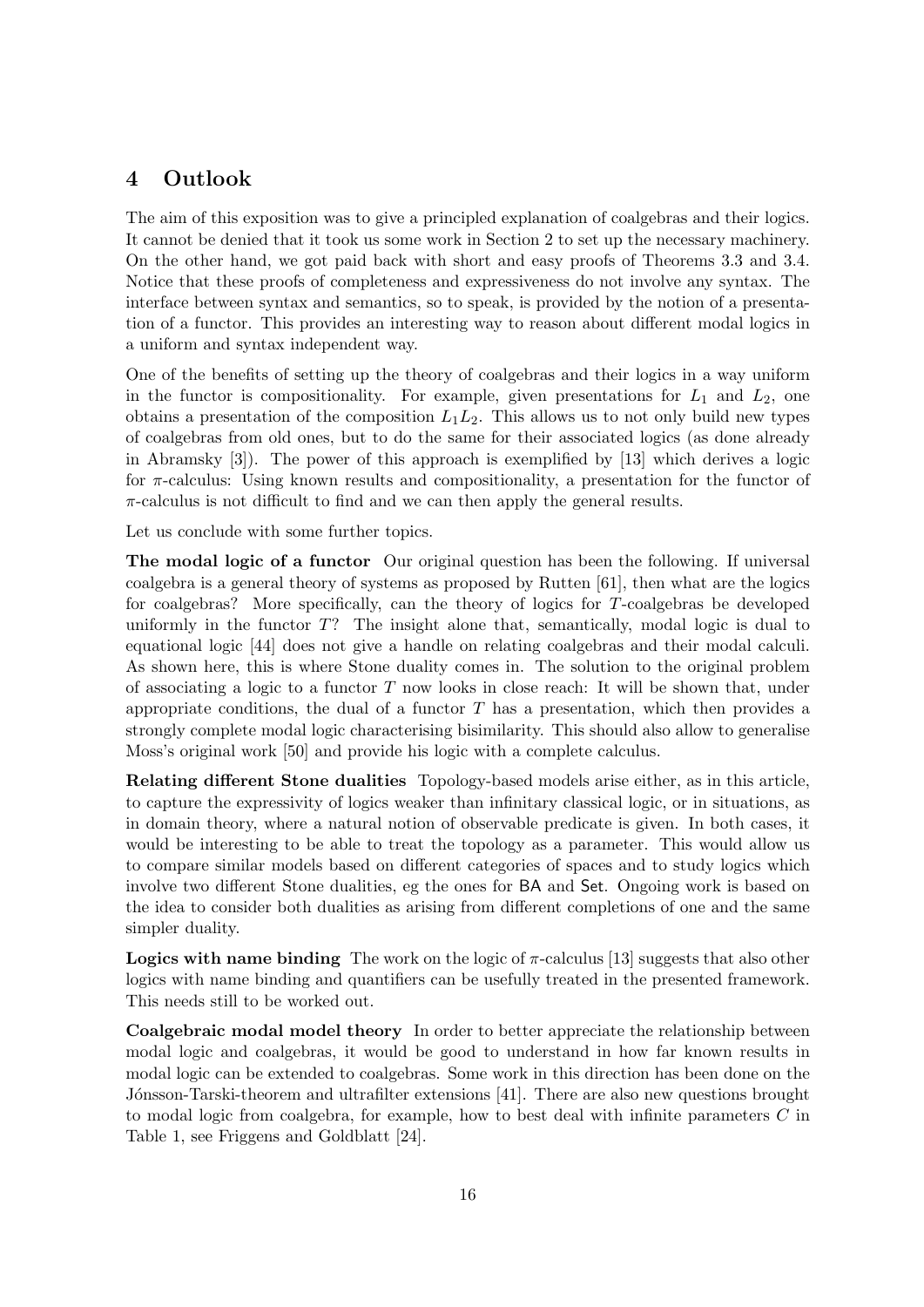Going beyond rank 1 The original motivation in using Stone dualities was to understand logics of coalgebras for a functor  $T$ . We have seen that a logic for  $T$  only needs axioms of rank 1. From this point of view, rank 1 is no restriction. And, of course, we can deal with axioms of rank  $> 1$  in a trivial way: axioms of rank 1 determine a functor T and hence a category  $\mathsf{Coalg}(T)$ , whereas the other axioms specify a subcategory of  $\mathsf{Coalg}(T)$ . So the question really is whether axioms not of rank 1 can be treated in a *uniform coalgebraic* way.

Fixed-point logic It is straightforward to extend a basic logic derived from T by fixedpoints as in  $\mu$ -calculus. But it is not clear at all whether a Stone duality based approach can help in better understanding fixed-point logics. Venema [71] and Kupke and Venema [43] introduce the notion of coalgebraic fixed point logic and show that  $\mu$ -calculus interpreted over different data structures such as words and trees can be treated uniformly in a coalgebraic framework.

# A Some Notions of Category Theory

A category C consists of a class of objects and has, for any two objects A, B, a set  $\mathcal{C}(A, B)$ of arrows (or morphisms) from A to B. Furthermore, arrows  $f: A \rightarrow B, g: B \rightarrow C$  have a composition  $q \circ f$  and for each object A there is an identity arrow id<sub>A</sub>. Examples: The category Set with sets as objects and functions as arrows; BA with Boolean algebras and their homomorphisms; further,  $Coalg(T)$  and  $Alg(L)$ .

An *isomorphism* is an arrow  $f : A \to B$  for which there is a  $g : B \to A$  with  $f \circ g = id_B$ ,  $g \circ f =$  $id_A$ .

A covariant functor between two categories  $F : C \to \mathcal{D}$  maps objects to objects and arrows  $f: A \to B$  to  $F f: FA \to FB$ , preserving identities and composition. Examples: the functors T and L.

For each category  $\mathcal C$  we have the *dual category*  $\mathcal C^{op}$  obtained from reversing the arrows. Example: Each functor  $F: \mathcal{C} \to \mathcal{C}$  gives rise to a functor  $F^{\rm op} : \mathcal{C}^{\rm op} \to \mathcal{C}^{\rm op}$ ; the duality of algebras and coalgebras can now be stated as  $\mathsf{Alg}(F^{\text{op}}) = \mathsf{Coalg}(F)^{\text{op}}$ .

A contravariant functor  $F: \mathcal{C} \to \mathcal{D}$  is a covariant functor  $\mathcal{C}^{\text{op}} \to \mathcal{D}$  or, equivalently,  $\mathcal{C} \to \mathcal{D}^{\text{op}}$ , that is, it reverses the direction of the arrows. Example:  $2^-$ : Set  $\rightarrow$  BA maps  $f : X \rightarrow Y$  to  $2^f = f^{-1} : 2^Y \to 2^X$ .

Given functors  $F, G: \mathcal{C} \to \mathcal{D}$ , a natural transformation  $\tau: F \to G$  consists of maps  $\tau_A$ :  $FA \to GA$ , A in C, such that for all  $f : A \to A'$  we have  $Gf \circ \tau_A = \tau_{A'} \circ f$ . Example: the predicate liftings (6).

Given two functors  $F: \mathcal{C} \to \mathcal{D}$  and  $G: \mathcal{D} \to \mathcal{C}$ , we say that  $\mathcal{C}$  and  $\mathcal{D}$  are *equivalent* if there are natural isomorphisms  $\tau_C : C \to GFC$  and  $\sigma_D : D \to FGD$ . C and D are dually equivalent if  $\mathcal{C}^{op}$  and  $\mathcal D$  are equivalent.

## References

[1] S. Abramsky. A Cook's Tour of the Finitary Non-Well-Founded Sets. Invited Lecture at BCTCS 1988.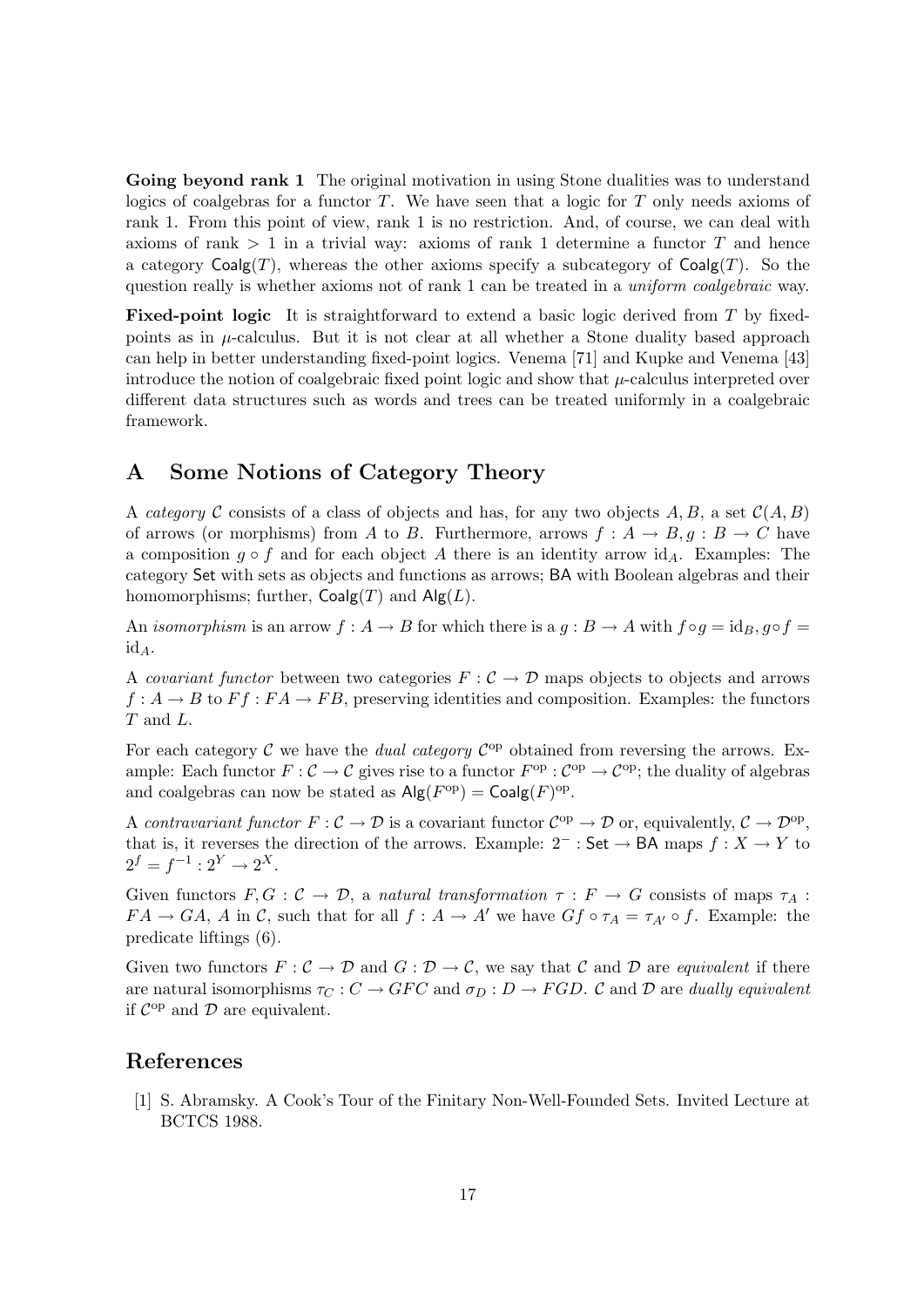- [2] S. Abramsky. A domain equation for bisimulation. Information and Computation, 92, 1991.
- [3] S. Abramsky. Domain theory in logical form. Annals of Pure and Applied Logic, 51, 1991.
- [4] S. Abramsky and A. Jung. Domain theory. In Handbook of Logic in Computer Science. OUP, 1994.
- [5] P. Aczel. Non-Well-Founded Sets. CSLI, Stanford, 1988.
- [6] F. Arbab and J. Rutten. A coinductive calculus of component connectors. In WADT'02, LNCS 2755, 2003.
- [7] L. Barbosa. Towards a calculus of software components. J. Univ. Comp. Sci., 9, 2003.
- [8] F. Bartels. On Generalised Coinduction and Probabilistic Specification Formats. PhD thesis, Vrije Universiteit Amsterdam, 2004.
- [9] F. Bartels, A. Sokolova, and E. de Vink. A hierarchy of probabilistic system types. Theoret. Comput. Sci., 327, 2004.
- [10] P. Blackburn, M. de Rijke, and Y. Venema. *Modal Logic*. CUP, 2001.
- [11] M. Bonsangue, B. Jacobs, and J. N. Kok. Duality beyond sober spaces: Topological spaces and observation frames. Theoret. Comput. Sci., 151, 1995.
- [12] M. Bonsangue and A. Kurz. Duality for logics of transition systems. In FoSSaCS'05, LNCS 3441, 2005.
- [13] M. Bonsangue and A. Kurz. Pi-calculus in logical form. Draft, 2006.
- [14] M. Bonsangue and A. Kurz. Presenting functors by operations and equations. In FoS-SaCS'06, LNCS 3921, 2006.
- [15] M. M. Bonsangue. Topological Dualities in Semantics. PhD thesis, Vrije Universiteit Amsterdam, 1996.
- [16] C. Brink and I. M. Rewitzky. A Paradigm for Program Semantics: Power Structures and Duality. Cambridge University Press, 2001.
- [17] C. Cîrstea. On expressivity and compositionality in logics for coalgebras. In CMCS'03, ENTCS, 2003.
- [18] C. Cîrstea and D. Pattinson. Modular construction of modal logics. In  $CONCUR'04$ , LNCS 3170, 2004.
- [19] B. A. Davey and H. A. Priestley. Introduction to Lattices and Order. Cambridge University Press, 1990.
- [20] J. de Bakker and E. de Vink. Control Flow Semantics. MIT Press, 1996.
- [21] E. de Vink and J. Rutten. Bisimulation for probabilistic transition systems: A coalgebraic approach. Theoret. Comput. Sci., 221, 1999.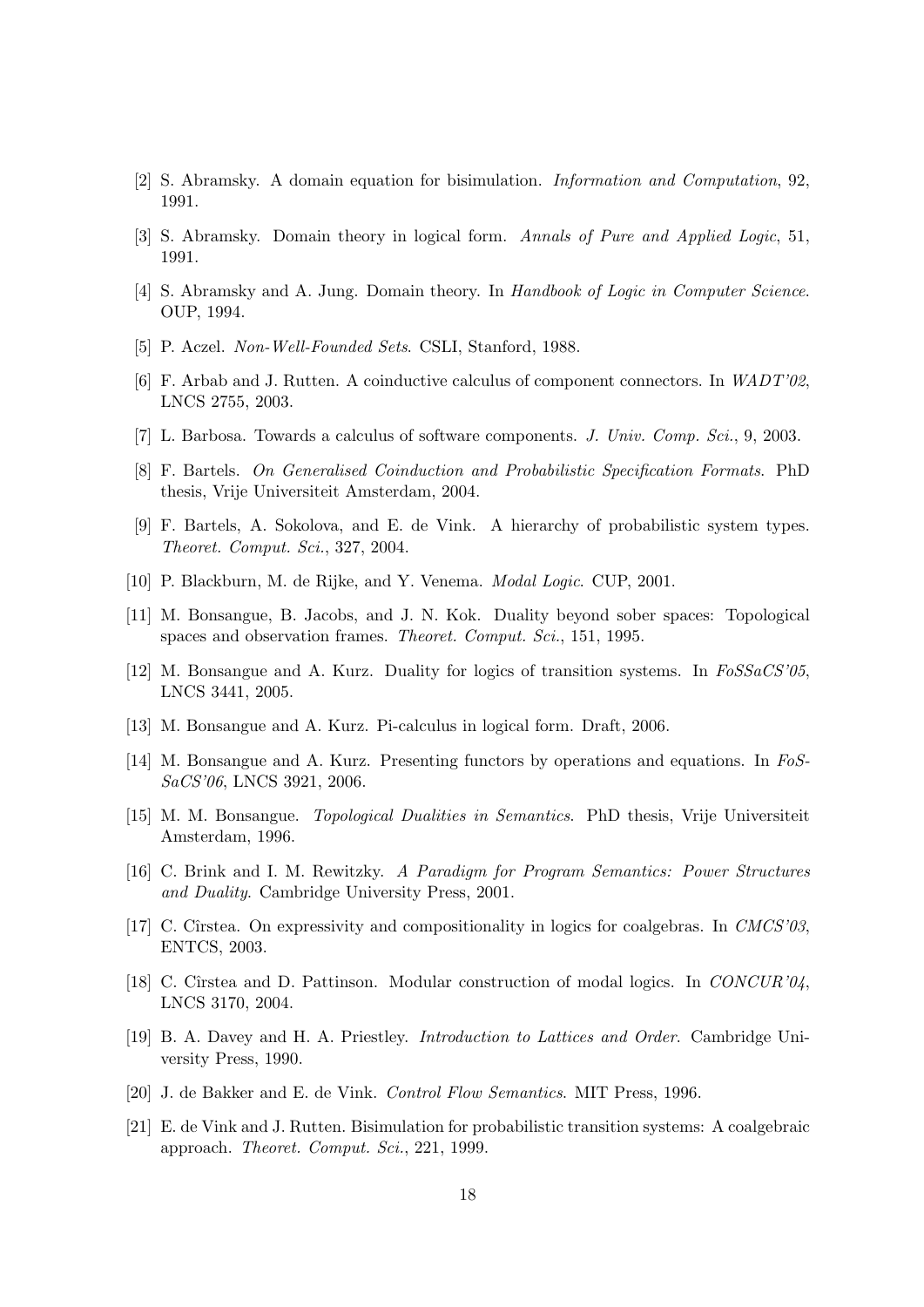- [22] M. Escardó. Synthetic topology of data types and classical spaces. ENTCS, 87, 2004.
- [23] M. Fiore, E. Moggi, and D. Sangiorgi. A fully-abstract model for the  $\pi$ -calculus. In LICS 96, 1996.
- [24] D. Friggens and R. Goldblatt. A modal proof theory for final polynomial coalgebras. Theoret. Comput. Sci. To appear.
- [25] R. Goldblatt. Metamathematics of modal logic I. Reports on Mathematical Logic, 6, 1976.
- [26] R. Goldblatt. Observational ultraproducts of polynomial coalgebras. Ann. Pure Appl. Logic, 123, 2003.
- [27] H. P. Gumm. Elements of the general theory of coalgebras. LUATCS'99, 1999.
- [28] H. Hansen and C. Kupke. A coalgebraic perspective on monotone modal logic. In CMCS'04, ENTCS 106, 2004.
- [29] B. Jacobs. Introduction to Coalgebra. Towards Mathematics of States and Observations. In preparation, draft electronically available.
- [30] B. Jacobs. Objects and classes, co-algebraically. In Object-Orientation with Parallelism and Persistence. Kluwer, 1996.
- [31] B. Jacobs. Many-sorted coalgebraic modal logic: a model-theoretic study. Theor. Inform. Appl., 35, 2001.
- [32] B. Jacobs and J. Rutten. A tutorial on (co)algebras and (co)induction. EATCS Bulletin, 62, 1997.
- [33] P. Johnstone. Stone Spaces. Cambridge University Press, 1982.
- [34] B. Jónsson and A. Tarski. Boolean algebras with operators, part 1. Amer. J. Math., 73, 1951.
- [35] B. Jónsson and A. Tarski. Boolean algebras with operators, part 2. American Journal of Mathematics, 74, 1952.
- [36] C. Karp. Languages with Expressions of Infinite Length. North-Holland, 1964.
- [37] B. Klin. An Abstract Coalgebraic Approach to Process Equivalence for Well-Behaved Operational Semantics. PhD thesis, University of Aarhus, 2004.
- [38] B. Klin. The least fibred lifting and the expressivity of coalgebraic modal logic. In CALCO'05, 2005.
- [39] J. Komenda and J. van Schuppen. Decentralized supervisory control with coalgebra. In ECC'03, 2003.
- [40] C. Kupke, A. Kurz, and D. Pattinson. Algebraic semantics for coalgebraic logics. In CMCS'04, ENTCS 106, 2004.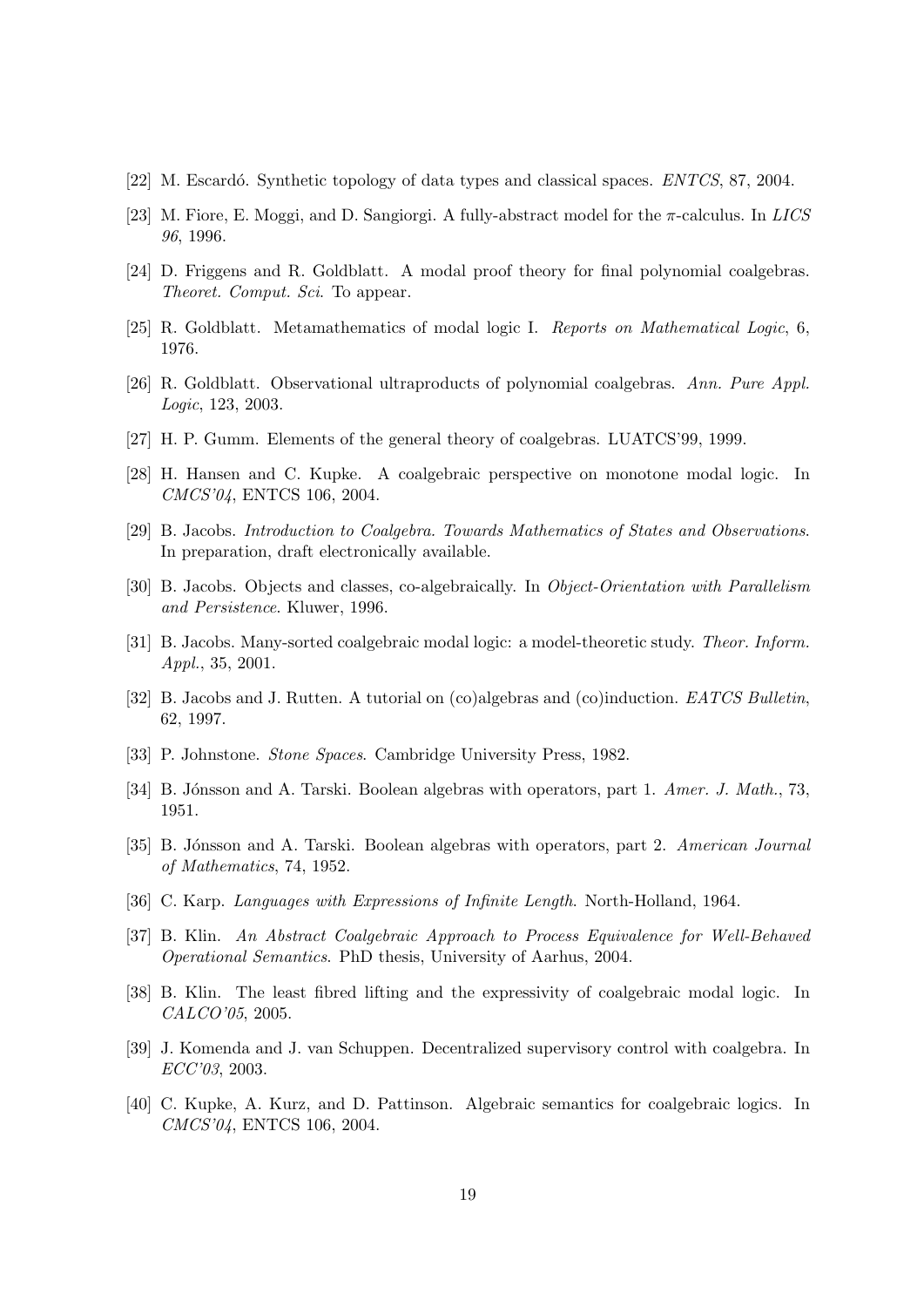- [41] C. Kupke, A. Kurz, and D. Pattinson. Ultrafilter extensions of coalgebras. In CALCO'05, LNCS 3629, 2005.
- [42] C. Kupke, A. Kurz, and Y. Venema. Stone coalgebras. Theoret. Comput. Sci., 327, 2004.
- [43] C. Kupke and Y. Venema. Closure properties of coalgebra automata. In *LICS'05*, 2005.
- [44] A. Kurz. Logics for Coalgebras and Applications to Computer Science. PhD thesis, LMU, 2000.
- [45] A. Kurz. A co-variety-theorem for modal logic. In Advances in Modal Logic 2. CSLI, 2001.
- [46] A. Kurz. Coalgebras and Modal Logic Course Notes for ESSLLI 2001. University of Helsinki, 2001.
- [47] A. Kurz. Specifying coalgebras with modal logic. Theoret. Comput. Sci., 260, 2001.
- [48] A. Kurz and J. Rosický. Operations and equations for coalgebras. Math. Structures Comput. Sci., 15, 2005.
- [49] S. Milius and L. Moss. The category theoretic solution of recursive program schemes. 2006. Draft.
- [50] L. Moss. Coalgebraic logic. Annals of Pure and Applied Logic, 96, 1999.
- [51] L. Moss and I. Viglizzo. Final coalgebras for functors on measurable spaces. Inform. and Comput. To appear.
- [52] T. Mossakowski, H. Reichel, M. Roggenbach, and L. Schröder. Algebraic-coalgebraic specification in CoCASL. In WADT'02, LNCS 2755, 2003.
- [53] A. Palmigiano. A coalgebraic view on positive modal logic. Theoret. Comput. Sci., 327, 2004.
- [54] D. Pattinson. Coalgebraic modal logic: Soundness, completeness and decidability of local consequence. Theoret. Comput. Sci., 309, 2003.
- [55] D. Pattinson. An introduction to the theory of coalgebras, 2003. Course Notes for NASSLLI 2003.
- [56] D. Pattinson. Expressive logics for coalgebras via terminal sequence induction. Notre Dame Journal of Formal Logic, 45, 2004.
- [57] H. Reichel. An approach to object semantics based on terminal co-algebras. Math. Structures Comput. Sci., 5, 1995.
- [58] M. Rößiger. From modal logic to terminal coalgebras. *Theoret. Comput. Sci.*, 260, 2001.
- [59] J. Rothe, H. Tews, and B. Jacobs. The coalgebraic class specification language CCSL. J. Univ. Comp. Sci., 7, 2001.
- [60] J. Rutten. Automata and coinduction an exercise in coalgebra. In CONCUR'98, LNCS 1466, 1998.